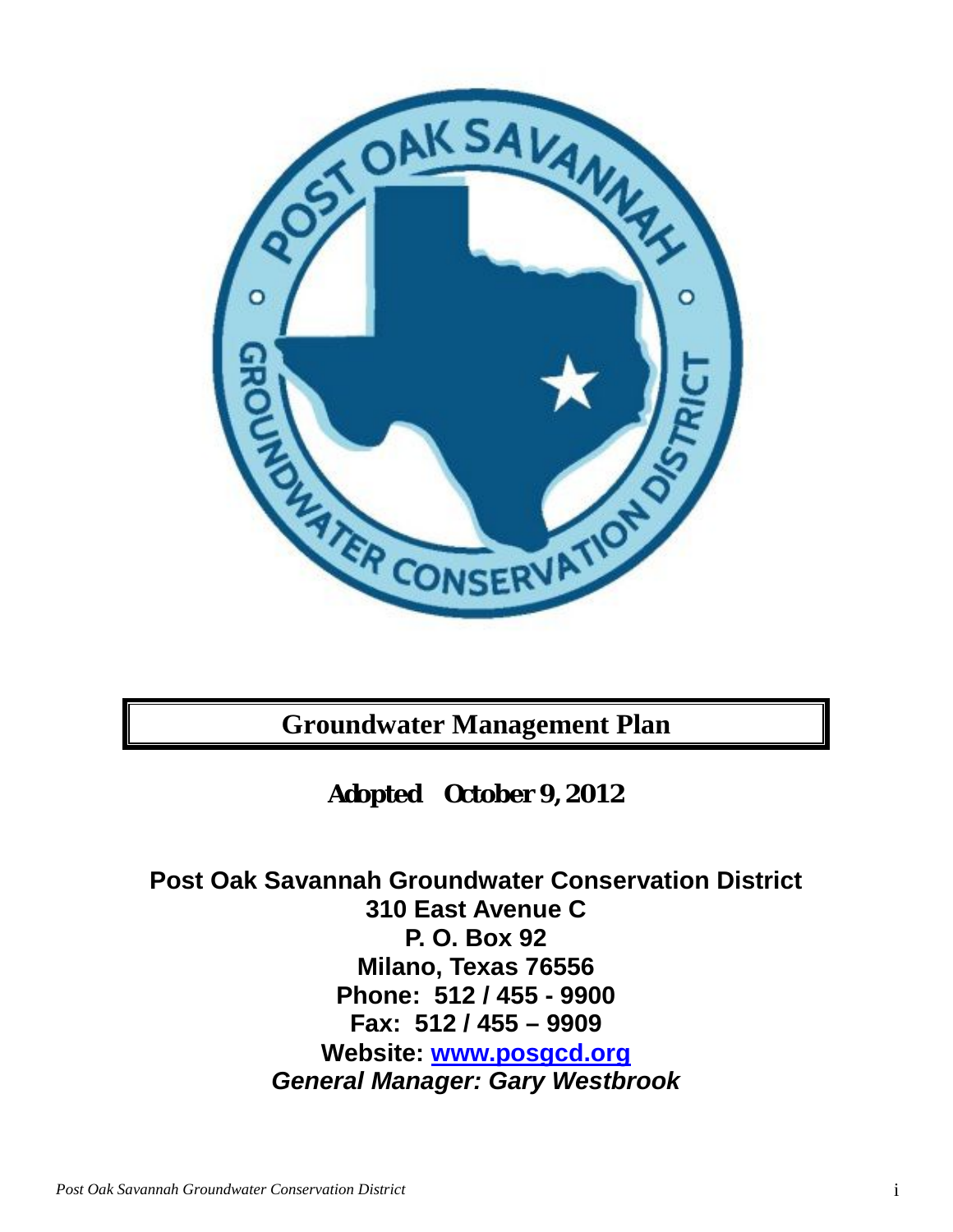# **TABLE OF CONTENTS**

| 1.  |                                                                                                                                                                                                                                                                                                                            |  |
|-----|----------------------------------------------------------------------------------------------------------------------------------------------------------------------------------------------------------------------------------------------------------------------------------------------------------------------------|--|
| 2.  |                                                                                                                                                                                                                                                                                                                            |  |
| 3.  | Background 1                                                                                                                                                                                                                                                                                                               |  |
| 4.  |                                                                                                                                                                                                                                                                                                                            |  |
| 5.  |                                                                                                                                                                                                                                                                                                                            |  |
| 6.  |                                                                                                                                                                                                                                                                                                                            |  |
| 7.  |                                                                                                                                                                                                                                                                                                                            |  |
| 8.  |                                                                                                                                                                                                                                                                                                                            |  |
| 9.  |                                                                                                                                                                                                                                                                                                                            |  |
| 10. |                                                                                                                                                                                                                                                                                                                            |  |
| 11. |                                                                                                                                                                                                                                                                                                                            |  |
| 12. |                                                                                                                                                                                                                                                                                                                            |  |
| 13. |                                                                                                                                                                                                                                                                                                                            |  |
| 14. |                                                                                                                                                                                                                                                                                                                            |  |
| 15. | 15.1<br>15.2<br>15.3<br>Conservation of Groundwater including Rainwater Harvesting, Precipitation<br>15.4<br>Enhancement, Brush Control, Conjunctive Use, and/or Recharge Enhancement of<br>15.5<br>15.6<br>Natural Resource Issues That Impact the Use and Availability of Groundwater and Which<br>15.7<br>15.8.<br>15.9 |  |
| 16. |                                                                                                                                                                                                                                                                                                                            |  |
| 17. |                                                                                                                                                                                                                                                                                                                            |  |
| 18. |                                                                                                                                                                                                                                                                                                                            |  |
| 19. |                                                                                                                                                                                                                                                                                                                            |  |
|     |                                                                                                                                                                                                                                                                                                                            |  |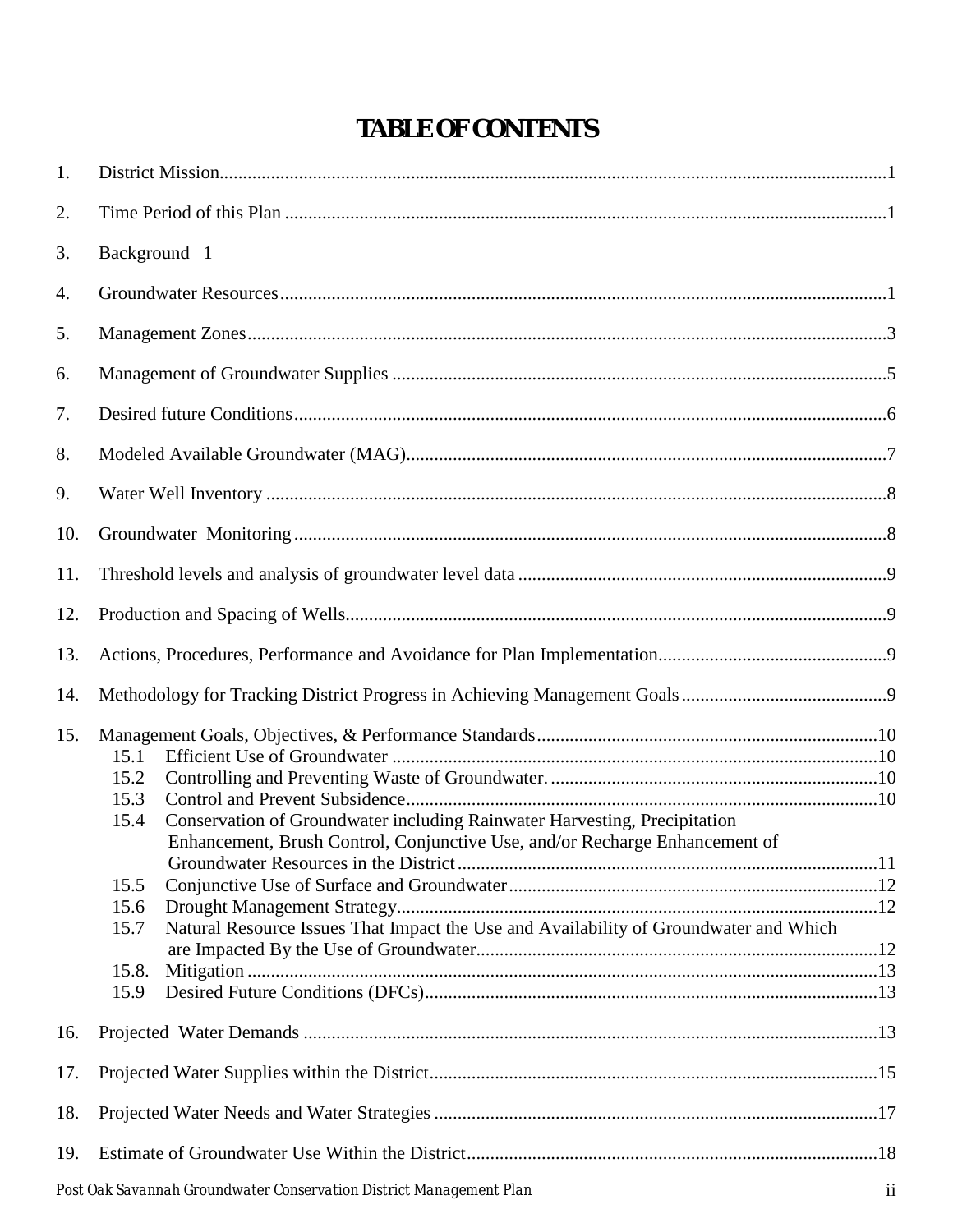|          | 21. Estimated Annual Discharges from the Aquifer to Springs and Any Surface Water Bodies, |  |
|----------|-------------------------------------------------------------------------------------------|--|
| $22_{-}$ | Estimated Annual Groundwater Flow Into and Out Of The District Within Each Aquifer and    |  |
|          |                                                                                           |  |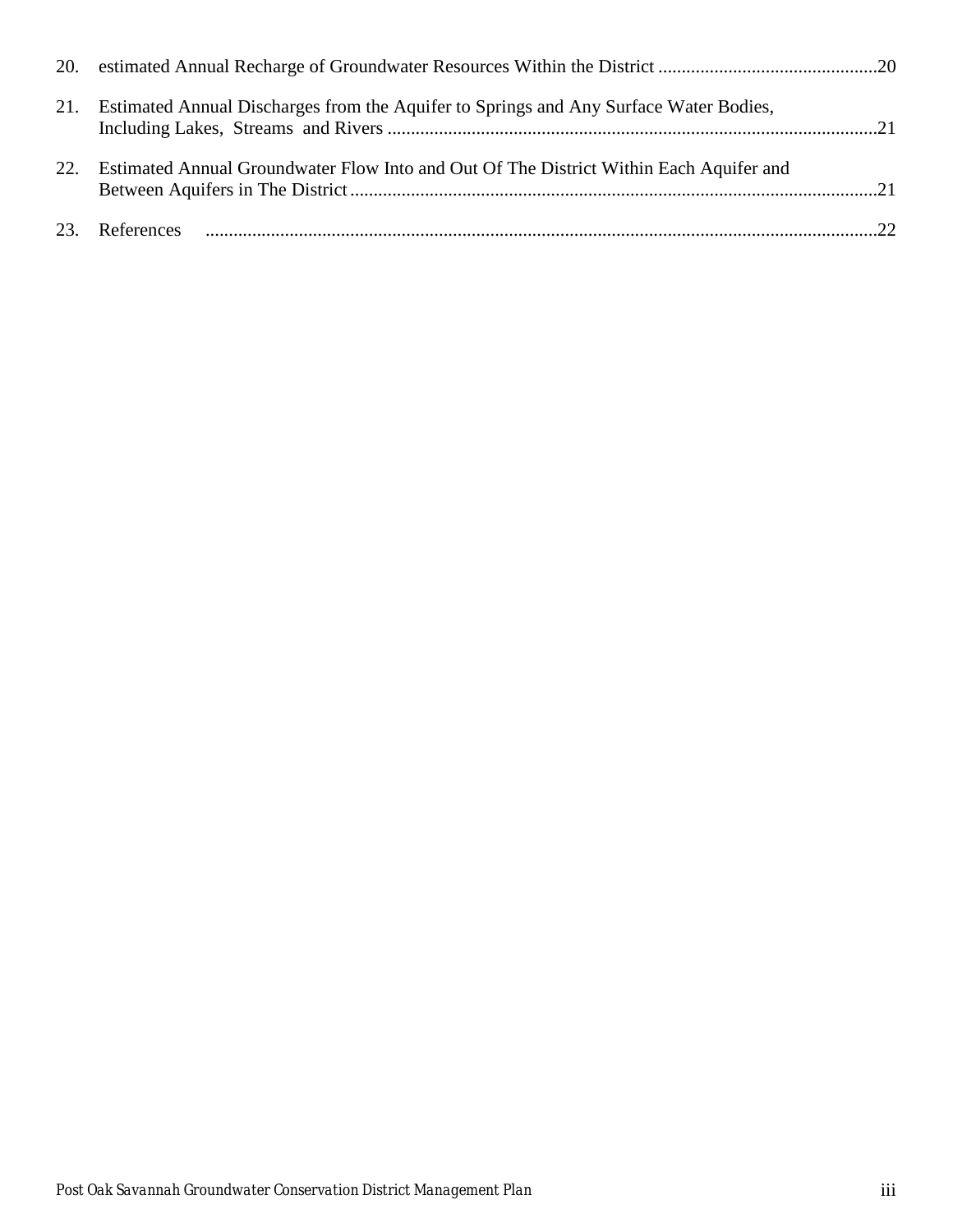# List of Tables

| Table 4-1.        |                                                                                                                                                                    |
|-------------------|--------------------------------------------------------------------------------------------------------------------------------------------------------------------|
| Table 7-1.        | Adopted DFCs based on the Average Threshold that occurs between January 2000                                                                                       |
| Table 7-2.        | Adopted DFCs for the Brazos River Alluvium based on decrease in the average<br>saturated thickness that occurs between January 2010 and December 20596             |
| Table 7-3         | Threshold values for Average Drawdown for the Shallow Management Zones7                                                                                            |
| Table 7-5.        | Adopted DFCs based on Average Threshold that occurs between January 2000 and                                                                                       |
| Table 8-1.        | Modeled Available Groundwater Values Calculated for 2060 by the TWDB based                                                                                         |
| Table 16-1        | Projected Water Demands in the District According the 2012 State Water Planning                                                                                    |
| <b>Table 17-1</b> | Projected Water Supplies in acre-feet per year Within the District According the<br>2012 State Regional Water Planning Data for Surface Water and 2007 State Water |
| Table 18-1        | Projected Water Needs in acre-ft/yr Within the District According the 2012 State                                                                                   |
| Table 18.2        | Projected Water Strategies in acre-ft/yr within the District in acre-feet per year                                                                                 |
| Table 19-1        | Estimated Groundwater Use in acre-feet/year Within the District Based on TWDB                                                                                      |
| Table 20-1        |                                                                                                                                                                    |
| Table 21-1        |                                                                                                                                                                    |
| Table 22-1        | Estimated annual aquifer discharge in acre-ft/yr into and out of the District and                                                                                  |

# **LIST OF FIGURES**

| Figure 1. Counties and Groundwater Districts Associated with Groundwater Management Areas 8   |  |
|-----------------------------------------------------------------------------------------------|--|
|                                                                                               |  |
| Figure 3. Areal Coverage for the Trinity Management Zone and the Sparta Management Zone25     |  |
| Figure 4. Areal Coverage for the Queen City Management Zone and the Carrizo Management Zone26 |  |
| Figure 5. Areal Coverage for the Upper Wilcox (Calvert Bluff Formation) Management Zone and   |  |
| Figure 6. Areal Coverage for the Lower Wilcox (Hooper Formation) Management Zone and the      |  |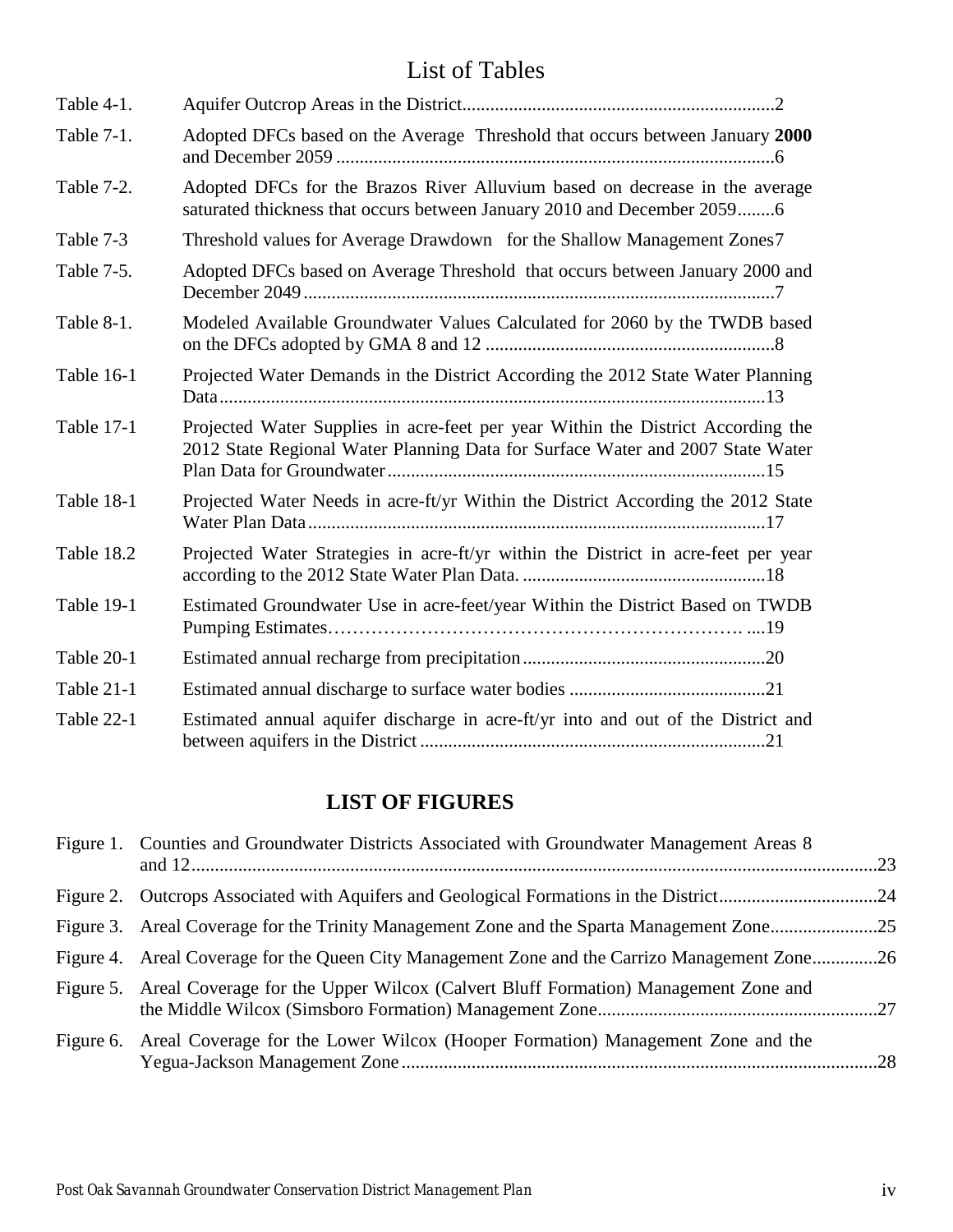## **POST OAK SAVANNAH GROUNDWATER CONSERVATION DISTRICT GROUNDWATER MANAGEMENT PLAN**

# <span id="page-4-0"></span>**1. DISTRICT MISSION**

The Post Oak Savannah Groundwater Conservation District (POSGCD) mission is to provide for the conservation, preservation, protection, recharging, and prevention of waste of groundwater, and to protect groundwater users, by adopting and enforcing Rules consistent with state law. The District will accomplish this mission by imposing spacing requirements, regulating production, requiring permits for wells and production, establishing water drawdown levels and monitoring groundwater levels and production, making appropriate adjustments to allowable and permitted production, and encouraging conservation.

## <span id="page-4-1"></span>**2. TIME PERIOD OF THIS PLAN**

This plan will become effective upon adoption by the POSGCD Board of Directors ("Board") and approval as administratively complete by the Texas Water Development Board. The plan will remain in effect for five (5) years after the date of certification, and thereafter until a revised plan is adopted and approved.

## <span id="page-4-2"></span>**3. BACKGROUND**

The POSGCD was created in Milam and Burleson counties by HB 1784, 77th Legislature, 2001, and a local confirmation election in November 2002. The purpose of this bill is to provide a locally controlled groundwater district to conserve and preserve groundwater, protect groundwater users, protect and recharge groundwater, prevent pollution or waste of groundwater in the central Carrizo-Wilcox area, control subsidence caused by withdrawal of water from the groundwater reservoirs in that area, and regulate the transport of water out of the boundaries of the districts. The POSGCD has 10 directors, 5 from each county. It does not have the power to tax and receives all of its revenue from fees imposed on municipal/commercial pumpers and transporters of groundwater. Successful confirmation elections were held in November 2002 in both counties in accordance with Sections 36.017, 36.018, and 36.019, Water Code, and Section 41.001, Election Code.

The POSGCD is a member of Groundwater Management Area 12 (GMA 12) and Groundwater Management Area 8 (GMA 8), whose areal extents are shown in Figure 1. To help establish desired future conditions for the relevant aquifers within the boundaries of GMA 12 and GMA 8, POSGCD will consider groundwater availability models and other data or information. As part of the joint planning process, POSGCD will establish management goals and objectives that are consistent with the desired future conditions adopted by GMA 8 and GMA 12.

## <span id="page-4-3"></span>**4. GROUNDWATER RESOURCES**

Located within the District's boundaries are portions of the Trinity, Wilcox, Carrizo, Queen City, Sparta, Yegua/Jackson, and the Brazos River Alluvium Aquifers. Figure 2 shows the locations of the outcrops of these aquifers based on the surface geology mapped by Barnes (1994), Kelley and others (2004), Deeds and others (2004), and Shah and Houston (2007). In Figure 2, the outcrop area for the Carrizo Aquifer includes the outcrop area associated with the Reklaw Formation, the outcrop area for the Queen City Aquifer includes the outcrop area associated with the Weches Formation, and the outcrop area for the Sparta Aquifer includes the outcrop area for the Catahoula Formation. Within the District, the Trinity Aquifer does not outcrop and is overlaid primarily by the Midway Formation. Table 4-1 provides the area associated with each aquifer outcrop.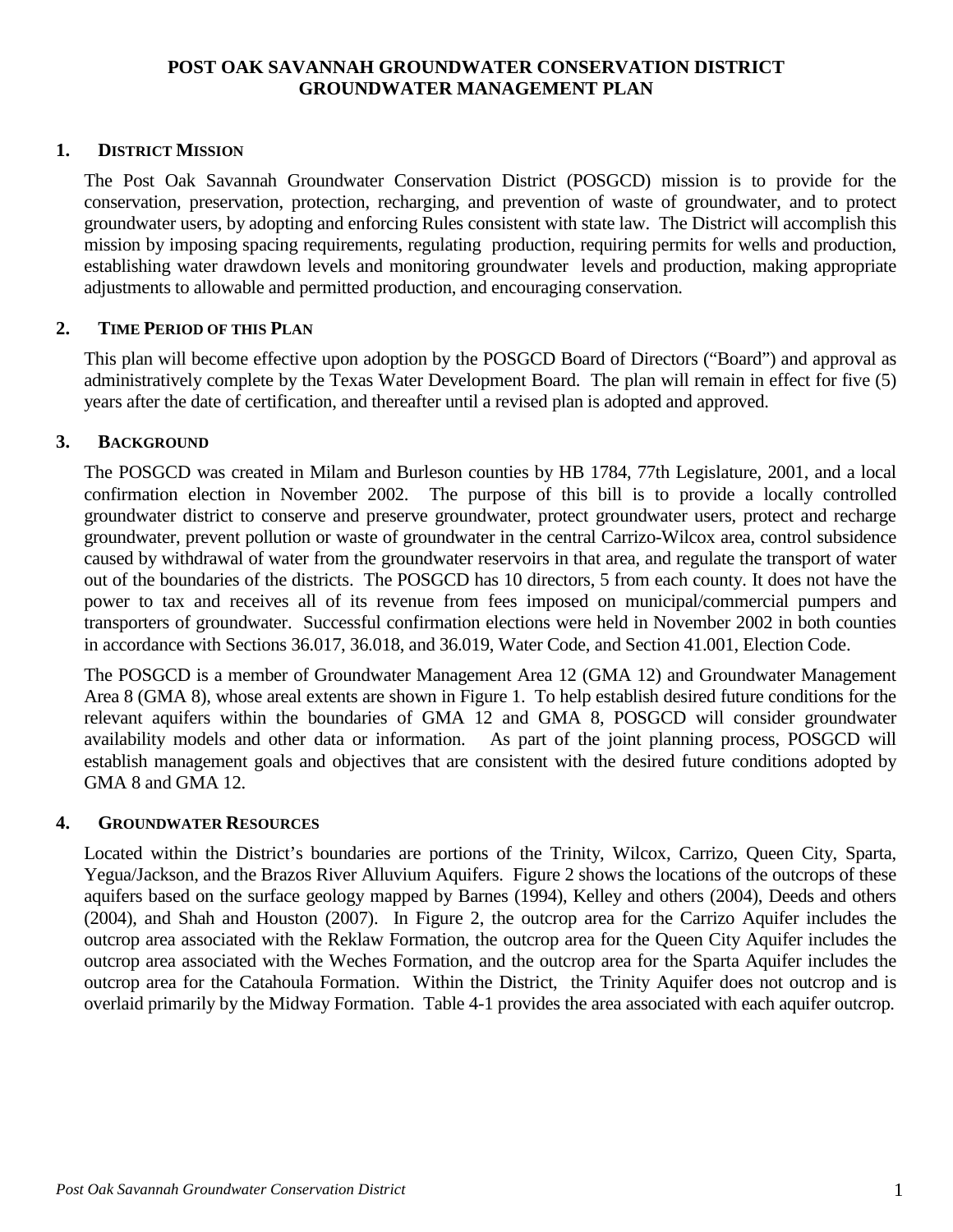<span id="page-5-0"></span>

| <b>Aquifer and/or Geologic Formation</b> | <b>Outcrop Area</b><br>(square miles) |
|------------------------------------------|---------------------------------------|
| <b>Midway Formation</b>                  | 346                                   |
| Wilcox                                   | 348                                   |
| Carrizo/Reklaw                           | 70                                    |
| Queen City/Weches                        | 159                                   |
| Sparta                                   | 76                                    |
| Cook Mountain/Yegua-Jackson              | 321                                   |
| /Catahoula                               |                                       |
| <b>Brazos River Alluvium</b>             | 161                                   |
| <b>Shallow Alluvium</b>                  | 215                                   |
| Total                                    | 1.699                                 |

**Table 4-1. Aquifer Outcrop Areas in the District**

- **(a) Trinity Aquifer.** The Trinity Aquifer is located in the northwest corner of Milam County. The Trinity Aquifer refers to four geological formations considered to be relevant aquifers by GMA 8. These four geologic formations are the Paluxy Aquifer, the Glen Rose Aquifer, the Hensell Aquifer, and the Hosston Aquifer. The top and bottom surfaces for these four geological formations are defined by their model layer in the Northern Trinity GAM (Bene and others, 2004).
- **(b) Wilcox Aquifer.** The Wilcox aquifer is a major regional aquifer system. The outcrop of the Wilcox Aquifer forms a southwest to northeast trending belt through central Milam County; the downdip portion of the Wilcox Aquifer underlies southern Milam County and all of Burleson County. Freshwater exists in the Wilcox Aquifer in both Milam County and Burleson Counties. The Wilcox Aquifer refers to three geological formations that are considered to be relevant aquifers by GMA 12. These three geologic formations are the Hooper, the Simsboro, and the Calvert Bluff. The top and bottom surfaces for these three geological formations are defined by their model layer in the Central Carrizo GAM (Dutton and others, 2003). The Upper Wilcox Aquifer is associated with the Calvert Bluff Formation. The Middle Wilcox Aquifer is associated with the Simsboro Formation. The Lower Wilcox Aquifer is associated with the Hooper Formation.

The unconfined portion of the Upper Wilcox Aquifer is where the Central Carrizo GAM (Dutton and others, 2003) simulates the water level in the Calvert Bluff Formation to be below the top of the Calvert Bluff Formation at January 2000. The unconfined portion of the Middle Wilcox Aquifer is where the Central Carrizo GAM (Dutton and others, 2003) simulates the water level in the Simsboro Formation to be below the top of the Simsboro Formation at January 2000. The unconfined portion of the Lower Wilcox Aquifer is where the Central Carrizo GAM (Dutton and others, 2003) simulates the water level in the Hooper Formation to be below the top of the Hooper Formation at January 2000

**(c) Carrizo Aquifer.** The Carrizo Aquifer is a regional aquifer system that occurs throughout most of the District. The outcrop of the Carrizo Aquifer forms a southwest to northeast trending belt through southern Milam County; the downdip portion of the Carrizo Aquifer underlies southern Milam County and all of Burleson County. Freshwater exists in the Carrizo Aquifer in both Milam County and Burleson Counties. The aquifer is a source of groundwater for numerous domestic wells and several large public water supply systems. The top and bottom surfaces for the Carrizo Aquifer are represented by its model layer in the Central Carrizo GAM (Dutton and others, 2003). The unconfined portion of the Carrizo Aquifer is where the Central Carrizo GAM (Dutton and others, 2003) simulates the water level in the Carrizo Formation to be below the top of the Carrizo Formation at January 2000.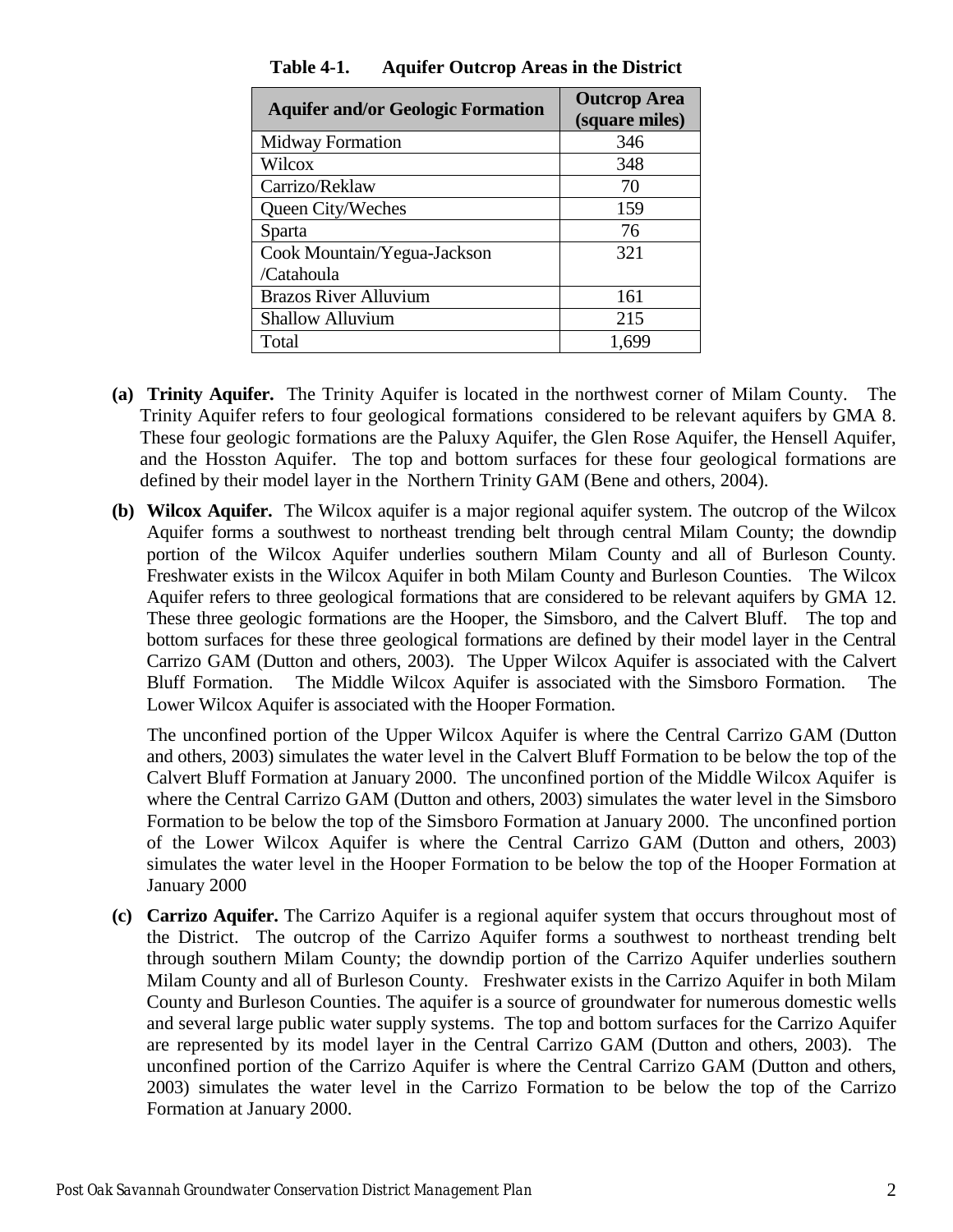- **(d) Queen City.** The Queen City Aquifer outcrops across a 5 to 8 mile wide zone that is generally aligned along the Milam-Burleson County line. The aquifer extends down dip in Burleson County and is a source of groundwater for domestic wells and some public water supply wells. Freshwater exists in the Queen City Aquifer in both Milam County and Burleson Counties. The top and bottom surfaces for the Queen City Aquifer are represented by its model layer in the Central Carrizo GAM (Kelley and others, 2004). The unconfined portion of the Queen City Aquifer is defined as the area where the Central Carrizo GAM (Kelly and others, 2004) simulates the water table to be below the top of the Queen City Aquifer at January 2000.
- **(e) Sparta Aquifer.** The Sparta Aquifer outcrops across a 3 to 5 mile wide zone trending southwestnortheast just north of Highway 21 in Burleson County. The Sparta extends downdip to the southeast throughout much of Burleson County. Like the Queen City Aquifer, the Sparta is used for numerous domestic water wells and some small public water supply systems in the District. Freshwater exists in the Sparta Aquifer in Burleson County. The top and bottom surfaces for the Sparta Aquifer are represented by its model layer in the Central Carrizo GAM (Kelley and others, 2004). The unconfined portion of the Sparta Aquifer is defined as the area where the Central Carrizo GAM (Kelly and others, 2004) simulates the water table to be below the top of the Sparta Aquifer at January 2000.
- **(f) Yegua/Jackson Aquifer.** The Yegua/Jackson Aquifer outcrops across a 6 to 10 mile wide zone trending southwest-northeast south of Highway 21 in Burleson County. The Yegua/Jackson Aquifer extends down-dip to the southeast through much of Burleson County. The Yegua/Jackson Aquifer includes to all four geologic units (the upper Yegua, the lower Yegua, the upper Jackson, and the lower Jackson) represented by the model layers in the Yegua/Jackson GAM (Deeds and others, 2010). In Burleson County, the Yegua/Jackson Aquifer provides small to moderate amounts of freshwater to domestic and irrigation wells and to a few public water systems.
- **(g) Brazos River Alluvium Aquifer.** The Brazos River Alluvium Aquifer is comprised of floodplain and terrace deposits of the Brazos River along the eastern boundary of Milam and Burleson counties. The Brazos River Alluvium Aquifer occurs only as an unconfined aquifer in POSGCD and the majority of it exists in Burleson County. The Brazos River Alluvium supplies freshwater to many irrigation wells and several domestic wells. For the most part, the water discharges from the alluvium mainly through seepage to the Brazos River, evapotranspiration, and wells. The bottom surfaces for the Brazos River Alluvium is represented by its model layer in the Central Queen City/Sparta GAM (Kelley and others, 2004).
- **(h) Shallow Alluvium Aquifers.** Shallow alluvium aquifers have not been completely mapped across POSGCD. The aquifers represent floodplain and terrace deposits near major tributaries to the Brazos River. These aquifers are generally less than 30 feet thick, are characterized by mixtures of coarse sands and fine-grain materials, and are often well connected hydrologically to nearby streams. The area of these aquifers are denoted by alluvium deposits denoted in the BEG map of surface geology (Proctor and others, 1974).

# <span id="page-6-0"></span>**5. MANAGEMENT ZONES**

The District is divided into groundwater management zones for the purpose of evaluating and managing groundwater resources recognizing the different characteristics and anticipated future development of the aquifers in the District.

The District will establish and enforce Rules for the spacing of wells, the maximum allowable production of groundwater per acre of land located over an aquifer, require permits for production, regulate drawdown and provide for a reduction in the maximum allowable production and permitted production of groundwater per acre of land based on the different surface and subsurface characteristics and different evaluation and monitoring within the Management Zones.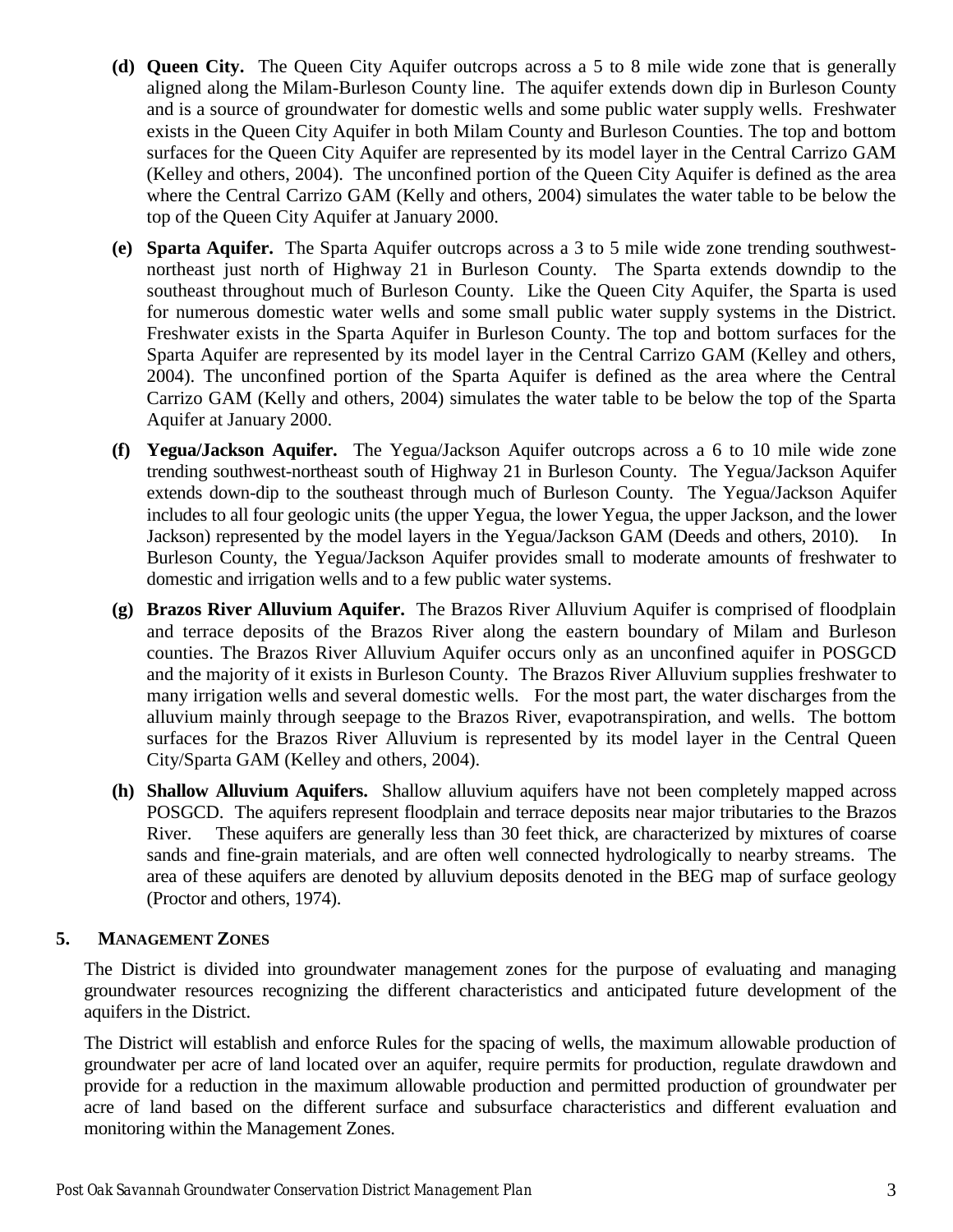## The Management Zones are as follows:

- **(a) Trinity Management Zone.** This management zone includes the Trinity Aquifer which is located beneath the footprint of the Midway outcrop shown in Figure 3. This management zone also includes the Midway Formation, which is generally a clayey deposit with low transmissivity.
- **(b) Brazos River Alluvium Management Zone.** This management zone is located along the eastern boundaries of the District in Milam and Burleson Counties and is coterminous with the boundaries of the Brazos Alluvium outcrop in Figure 2. This zone extends to the depth of the water bearing alluvial sediments of the Brazos River Alluvium.
- **(c) Shallow Alluvium Management Zone.** This management zone corresponds to the alluvium sediments associated with the major tributaries of the Brazos River shown in Figure 2. This zone extends to the depth of the water bearing alluvial sediments along the tributaries.
- **(d) Sparta and Shallow Sparta Management Zones.** The Sparta Management Zone includes all of the water bearing formations of the Sparta Aquifer found in the District. The areal extent of the Sparta Management Zone is shown in Figure 3. The up-dip area of the Sparta Management Zone contains the Shallow Sparta Management Zone, which includes the unconfined portions of the Sparta Aquifer and covers the area shown in Figure 3.
- **(e) Queen City and Shallow Queen City Management Zones.** The Queen City Management Zone includes all of the water bearing formations of the Queen City Aquifer found in the District. The areal extent of the Queen City Management Zone is shown in Figure 4. The up-dip area of the Queen City Management Zone contains the Shallow Queen City Management Zone, which includes the unconfined portions of the Queen City Aquifer and covers the area shown in Figure 4
- **(f) Carrizo and Shallow Carrizo Management Zones. T**he Carrizo Management Zone includes all of the water bearing formations of the Carrizo Aquifer found in the District. The areal extent of the Carrizo Management Zone is shown in Figure 4. The up-dip area of the Carrizo Management Zone contains the Shallow Carrizo Management Zone, which includes the unconfined portions of the Carrizo Aquifer and covers the area shown in Figure 4
- **(g) Upper Wilcox and Shallow Upper Wilcox Management Zones.** The Upper Wilcox Management Zone includes all of the water bearing formations of the Calvert Bluff Formation found in the District. The areal extent of the Upper Wilcox Management Zone is shown in Figure 5. The up-dip area of the Upper Wilcox Management Zone contains the Shallow Upper Wilcox Management Zone, which includes the unconfined portions of the Calvert Bluff Formation and covers the area shown in Figure 5.
- **(h) Middle Wilcox and Shallow Middle Wilcox Management Zones.** The Middle Wilcox Management Zone includes all of the water bearing formations of the Simsboro Formation found in the District. The areal extent of the Middle Wilcox Management Zone is shown in Figure 5. The up-dip area of the Middle Wilcox Management Zone contains the Shallow Middle Wilcox Management Zone, which includes the unconfined portions of the Simsboro Formation and covers the area shown in Figure 5.
- **(i) Lower Wilcox and Shallow Lower Wilcox Management Zones.** The Lower Wilcox Management Zone includes all of the water bearing formations of the Hooper Formation found in the District. The areal extent of the Lower Wilcox Management Zone is shown in Figure 6. The up-dip area of the Lower Wilcox Management Zone contains the Shallow Lower Wilcox Management Zone, which includes the unconfined portions of the Hooper Formation and covers the area shown in Figure 6.
- **(j) Yegua/Jackson and Shallow Yegua/Jackson Management Zone.** This zone includes the outcrop and downdip portions of the geologic units of the Yegua and the Jackson formations of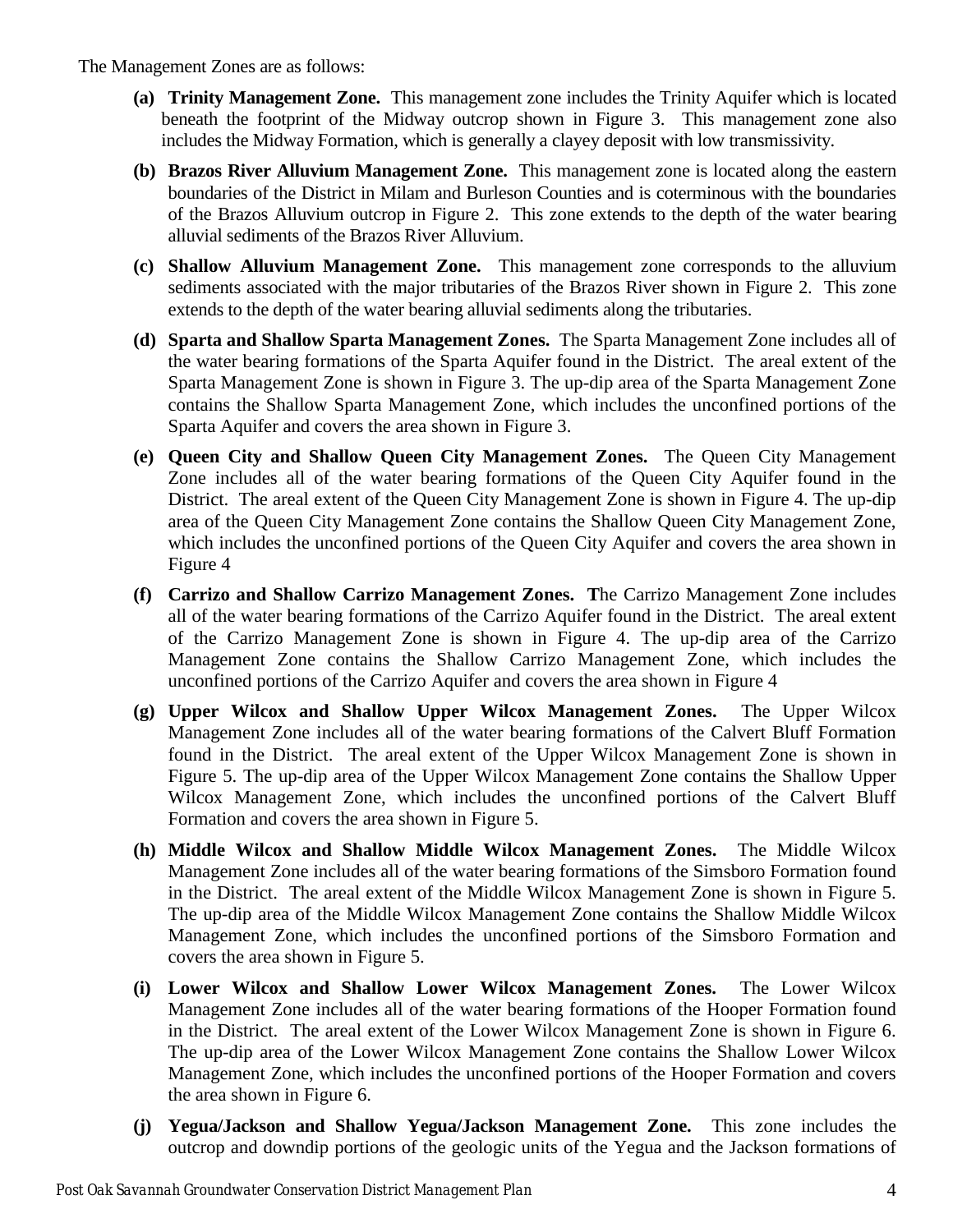the Yegua/Jackson Aquifer, which occur in the southern portion of Burleson County. The areal extent of this management zone is shown in Figure 4. The Yegua/Jackson Management Zone contains the Shallow Yegual/Jackson Zone, which is defined as - the saturated thickness simulated by the Yegua/Jackson GAM (Deeds and others, 2010) for Model Layer 1at January 2000.

# <span id="page-8-0"></span>**6. MANAGEMENT OF GROUNDWATER SUPPLIES**

The District will evaluate and monitor groundwater conditions and regulate production consistent with this plan and the District Rules. Production will be regulated as needed to conserve groundwater, and protect groundwater users, in a manner not to unnecessarily and adversely limit production or impact the economic viability of the public, landowners and private groundwater users. In consideration of the importance of groundwater to the economy and culture of the District, the District will identify and engage in activities and practices that will permit groundwater production and, as appropriate, protect the aquifer and groundwater in accordance with this Management Plan and the District's rules. A monitoring well network will be maintained to monitor aquifer conditions within the District. The District will make a regular assessment of water supply and groundwater storage conditions and will report those conditions as appropriate in public meetings of the Board or public announcements. The District will undertake investigations, and co-operate with third-party investigations, of the groundwater resources within the District, and the results of the investigations will be made available to the public upon being presented at a meeting of the Board.

The District will adopt rules to regulate groundwater withdrawals by means of well spacing and production limits as appropriate to implement this Plan. In making a determination to grant a permit or limit groundwater withdrawals, the District will consider the available evidence and, as appropriate and applicable, weigh the public benefit against the individual needs and hardship.

The factors that the District may consider in making a determination to grant a drilling and operating or operating permit or limit groundwater withdrawals will include:

- 1. The purpose of the rules of the District;
- 2. The equitable distribution of the resource;
- 3. The economic hardship resulting from grant or denial of a permit, or the terms prescribed by the permit;
- 4. This Management Plan and Desired Future Conditions of the District as adopted in Joint Planning under Tex. Water Code, Sec. 36.108; and
- 5. The potential effect the permit may have on the aquifer, and groundwater users.

The transport of groundwater out of the District will be regulated by the District according to the Rules of the District.

In pursuit of the District's mission of protecting the groundwater resources, the District may require adjustment of groundwater withdrawals in accordance with the Rules and Management Plan. To achieve this purpose, the District may, at the Board's discretion after notice and hearing, amend or revoke any permit for noncompliance, or reduce the production authorized by permit for the purpose of protecting the aquifer and groundwater availability. The determination to seek the amendment of a permit will be based on aquifer conditions observed by the District as stated in the District's rules. The determination to seek revocation of a permit will be based on compliance and non-compliance with the District's rules and regulations. The District will enforce the terms and conditions of permits and the rules of the District, as necessary, by fine and enjoining the permit holder in a court of competent jurisdiction as provided for in Texas Water Code (TWC) Ch. 36.102, etc.

A contingency plan to cope with the effects of water supply deficits due to climatic or other conditions will be developed by the District and will be adopted by the Board after notice and hearing. In developing the contingency plan, the District will consider all relevant factors, including, but not limited to, the economic effect of conservation measures upon all water resource user groups, the local implications of the degree and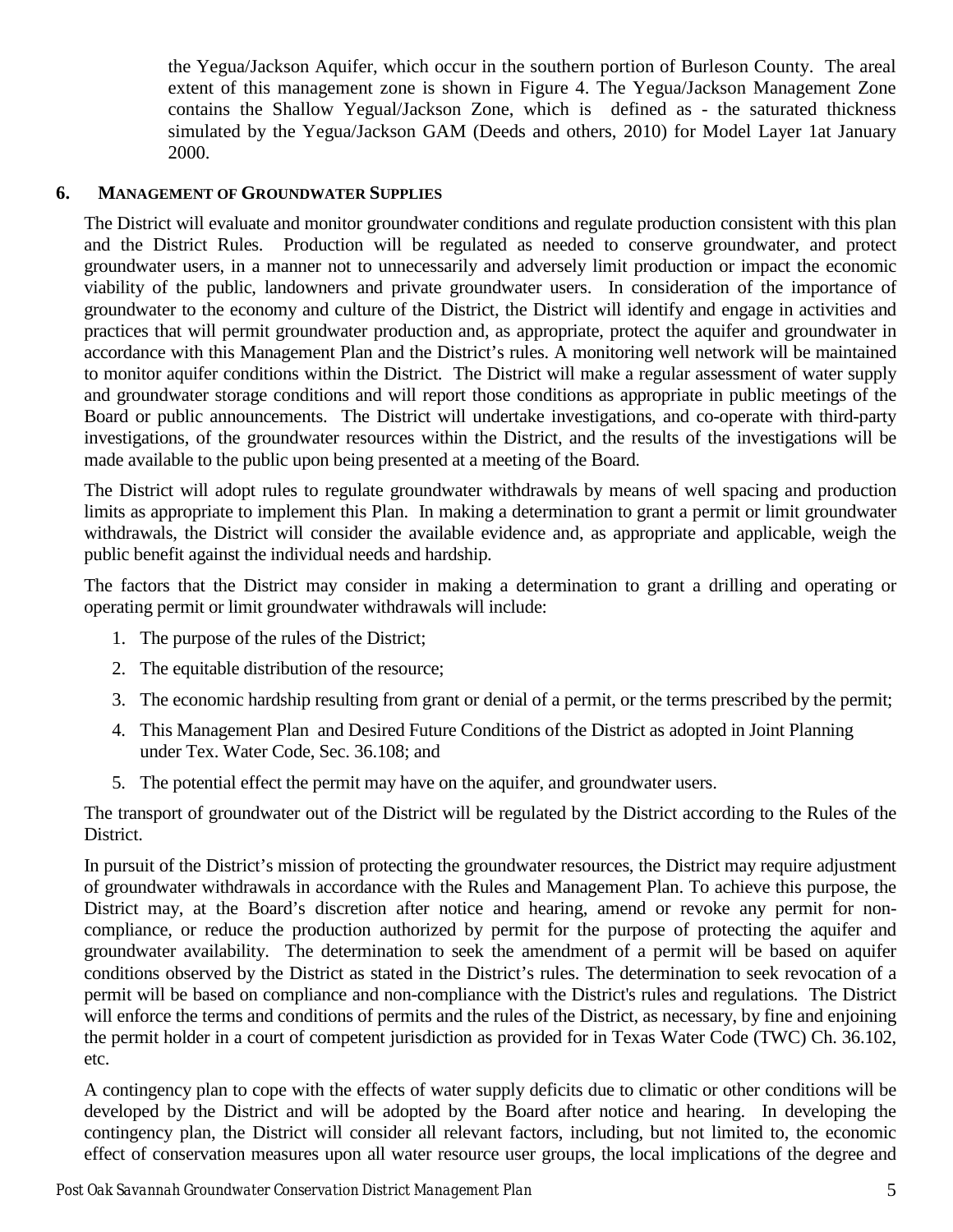effect of changes in water storage conditions, the unique hydrogeologic conditions of the aquifers within the District and the appropriate conditions under which to implement the contingency plan.

The District will employ reasonable and necessary technical resources at its disposal to evaluate the groundwater resources available within the District and to determine the effectiveness of regulatory or conservation measures. A public or private user may appeal to the Board for discretion in enforcement of the provisions of the water supply deficit contingency plan on grounds of adverse economic hardship or unique local conditions. The exercise of discretion by the Board, shall not be construed as limiting the power of the Board.

## <span id="page-9-0"></span>**7. DESIRED FUTURE CONDITIONS**

The District shall participate in the joint planning process in GMA 8 and 12 as defined per TWC § 36.108, including establishment of Desired Future Conditions (DFCs) for management areas within the District. In its evaluation of potential DFCs, the District shall consider results from groundwater availability models, scientific reports, and the conditions of the aquifer within the management zones.

**(a) DFCs Adopted by GMA 12.** The District's current DFCs for the area covered by GMA 12 are the average drawdowns in Tables 7-1 and 7-2.

The average drawdowns in Table 7-1 are for a 60-year period beginning January 2000 and ending December 2059. For each of the aquifers, the DFC average drawdown are for the area covered by each aquifer in Milam and Burleson Counties as defined by the stratigraphy used in the TWDB Groundwater Availability Model for the Central Queen City Aquifer (Kelley and others, 2004). The average drawdowns in Table 7-2 represent declines in the saturated thickness measured over a 50-year period. The 50-year period begins in January 2010 and ends on December 2059.

## <span id="page-9-1"></span>**Table 7-1. Adopted DFCs based on the Average Threshold that occurs between January 2000 and December 2059**

| <b>Aquifer</b>               | Drawdown (ft) |
|------------------------------|---------------|
| Sparta                       | 30            |
| Queen City                   | 30            |
| Carrizo                      | 65            |
| <b>Upper Wilcox (Calvert</b> | 140           |
| Bluff Fm)                    |               |
| Middle Wilcox                | 300           |
| (Simsboro Fm)                |               |
| Lower Wilcox (Hooper         | 180           |
| Fm)                          |               |
| Yegua-Jackson                |               |

# <span id="page-9-2"></span>**Table 7-2. Adopted DFCs for the Brazos River Alluvium based on decrease in the average saturated thickness that occurs between January 2010 and December 2059**

| <b>County</b>      | <b>Average Decrease in</b><br><b>Saturated Thickness (ft)</b> |  |  |  |  |
|--------------------|---------------------------------------------------------------|--|--|--|--|
| Milam in GMA 12    |                                                               |  |  |  |  |
| Burleson in GMA 12 |                                                               |  |  |  |  |

*Post Oak Savannah Groundwater Conservation District Management Plan* 6 **(b) Threshold values for Average Drawdown Adopted for the Shallow Management Zones .** The District developed the DFCs in Table 7-1 using a methodology that include constraints to limit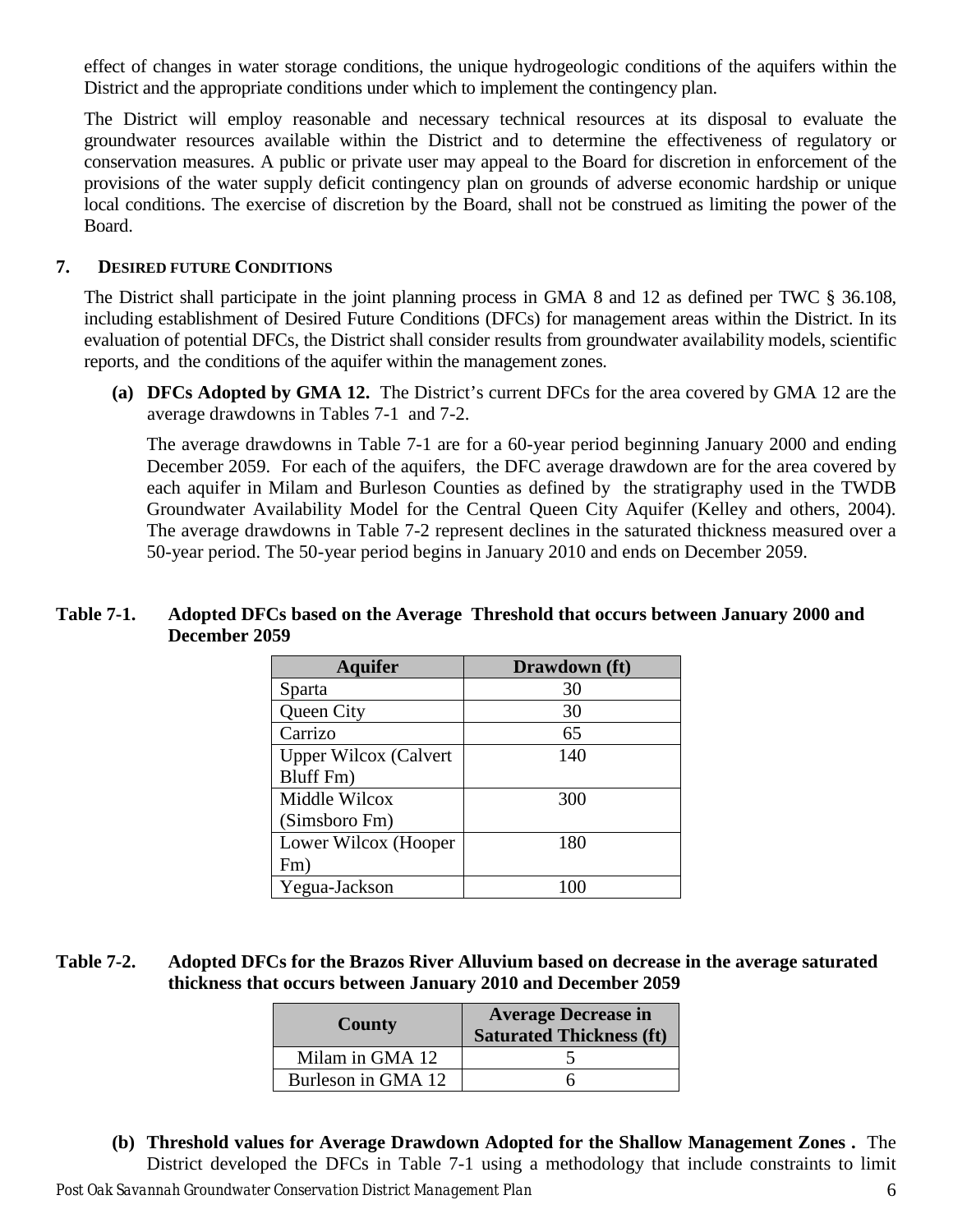drawdown in the up-dip regions of aquifers. One reason these constraints were developed is to help protect the production capacity of existing wells in the unconfined portions of the aquifer where the water level above the well screen tends to be less than in the confined portions of the aquifer.

| Aquifer                         | <b>Average Drawdown (ft) that Occurs</b><br>between January 2000 and December 2059<br>in the Shallow Management Zone |
|---------------------------------|----------------------------------------------------------------------------------------------------------------------|
| Sparta                          | 10                                                                                                                   |
| Queen City                      | 10                                                                                                                   |
| Carrizo                         | 20                                                                                                                   |
| Upper Wilcox (Calvert Bluff Fm) | 20                                                                                                                   |
| Middle Wilcox (Simsboro Fm)     | 20                                                                                                                   |
| Lower Wilcox (Hooper Fm)        | 20                                                                                                                   |
| Yegua-Jackson                   | 15                                                                                                                   |

## <span id="page-10-1"></span>**Table 7-3 Threshold values for Average Drawdown for the Shallow Management Zones**

**(c) DFCs Adopted by GMA 8.** On the date of this Plan's adoption, the District did not have any permitted wells in the portion of the Brazos River Alluvium Aquifer and the Trinity Aquifer in GMA 8. POSGCD participated in the GMA 8 joint planning process to help establish DFCs for the Brazos River Alluvium Aquifer and the Trinity Aquifer within the District boundaries, but for the purpose of this Plan the District considers the portion of the Brazos River Alluvium Aquifer within GMA 8 as a non-relevant aquifer. The District will not monitor water levels in the GMA 8 portion of the Brazos River Alluvium until the GMA 8 portion of the Brazos River Alluvium is deemed as a relevant aquifer by the District. The District will also not monitor water levels in the Trinity Aquifer until there is at least one permitted well that pumps from the Trinity Aquifer.

The District's current DFCs for the area covered by GMA 8 are the average drawdowns in Table 7-5. The average drawdowns in Table 7-5 are for a 50-year period that begins on January 2000 and ends on December 2049 and the average drawdowns are for areas covered by each aquifer in Milam County as defined by the stratigraphy provided by the TWDB Groundwater Availability Model for the Northern Trinity Aquifer (Bene and others, 2004).

## <span id="page-10-2"></span>**Table 7-5. Adopted DFCs based on Average Threshold that occurs between January 2000 and December 2049**

| <b>Aquifer</b> | Drawdown (ft) |
|----------------|---------------|
| Paluxy         | 252           |
| Glen Rose      | 294           |
| Hensell        | 337           |
| Hosston        | 344           |

The POSGCD considers the portion of the Brazos River Alluvium Aquifer within GMA 8 as a non-relevant aquifer. As a result, there is no GMA 8 DFC for the Brazos River Alluvium.

# <span id="page-10-0"></span>**8. MODELED AVAILABLE GROUNDWATER (MAG)**

Based on DFCs adopted by GMA 8 and GMA 12, the Texas Water Development Board is required by TWC § 36.108 9(o) to provide the District with a MAG for each DFC. Table 8-1 lists the draft MAGs received by the District from the TWDB. The Draft MAGs will be replaced by final MAGs values after the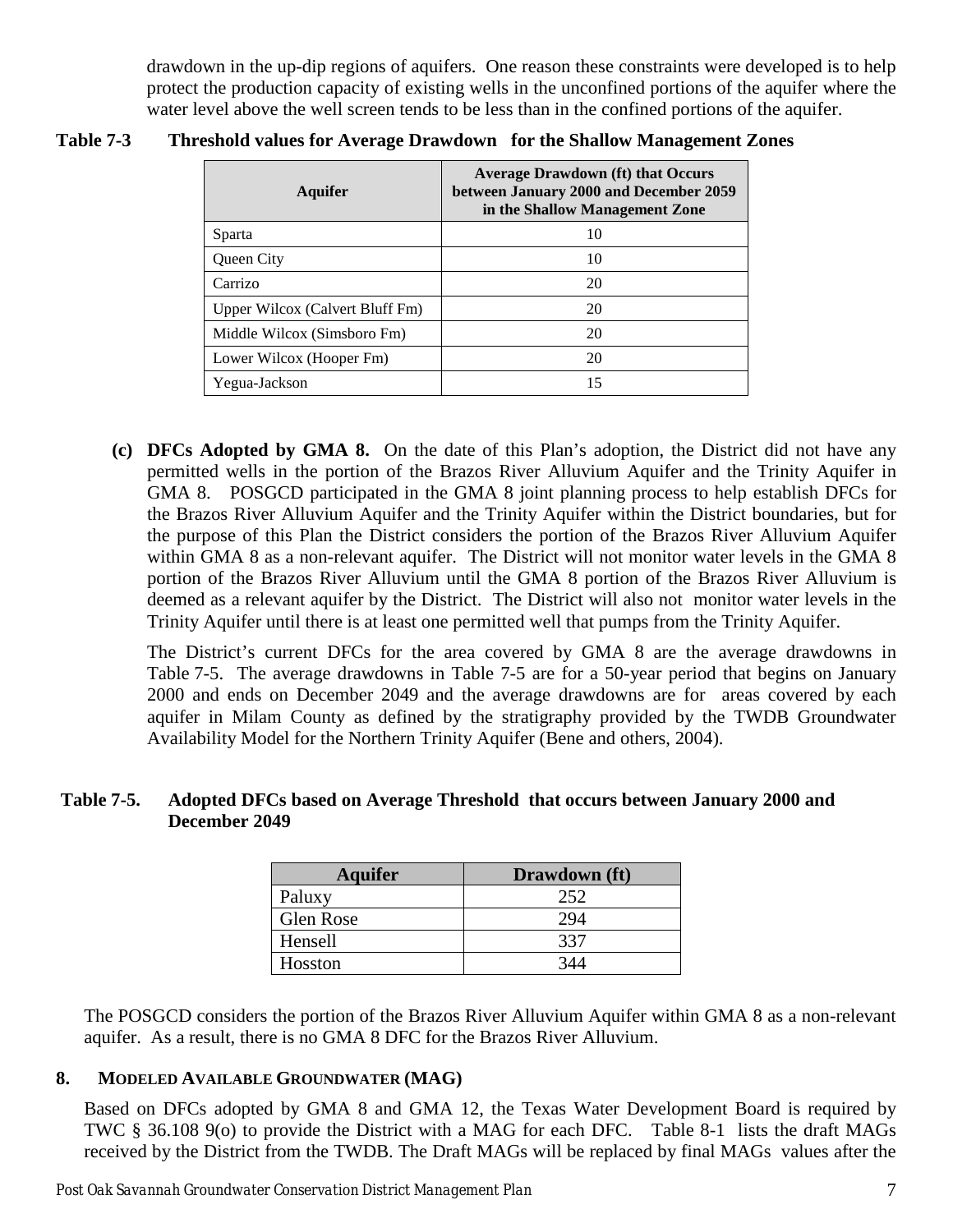final MAGs values have been set by the TWDB.

## <span id="page-11-2"></span>**Table 8-1. Modeled Available Groundwater Values Calculated for 2060 by the TWDB based on the DFCs adopted by GMA 8 and 12**

| Aquifer                                    | Acre-ft/year (AFY)    |
|--------------------------------------------|-----------------------|
| <b>Brazos River Alluvium</b>               |                       |
| Declared a Non-relevant Aquifer in GMA 8   | <b>NA</b>             |
| In Milam and Burleson County and in GMA 12 | $25,138$ <sup>1</sup> |
| Aquifers in Trinity GAM                    |                       |
| Paluxy                                     | $0^2$                 |
| Glen Rose                                  | $149^{2}$             |
| Hensel                                     | $36^2$                |
| Hosston                                    | $103^2$               |
| Subtotal                                   | 288                   |
| Aquifers in the Queen City/Sparta GAM      |                       |
| Sparta                                     | $6,734^3$             |
| Queen City                                 | $502^4$               |
| Carrizo                                    | $7,059^5$             |
| Upper Wilcox (Calvert Bluff Fm)            | $1,038^5$             |
| Middle Wilcox (Simsboro Fm)                | $48,501^5$            |
| Lower Wilcox (Hooper Fm)                   | $4,422^5$             |
| Subtotal                                   | 68,256                |
| Yegua-Jackson Aquifer                      | 12,923 <sup>6</sup>   |
| <b>Total</b>                               | 106,605               |

<sup>1</sup>GTA AQUIFER ASSESSMENT 10-20 MAG(Bradley, 2011)

**<sup>2</sup>**GAM RUN 10-063 MAG(Oliver and Bradley, 2011)

**<sup>3</sup>**GAM RUN 10-046 MAG(Oliver, 2012a)

**<sup>4</sup>**GAM RUN 10-045 MAG(Oliver, 2012b)

**<sup>5</sup>**GAM RUN 10-044 MAG(Oliver, 2012c)

**<sup>6</sup>**GAM RUN 10-060MAG(Oliver, 2012d)

# <span id="page-11-0"></span>**9. WATER WELL INVENTORY**

The District will assign permitted wells to a management zone and to an aquifer based on the location of the well's screen or well depth using the Rules of the District. If no well screen information is available then a permitted well will be assigned to a management zone and to an aquifer based on the total depth of the well. The assignment of the permitted well will be made at the time of permit. The District will assign exempt wells to a management zone and to an aquifer based on available information for the exempt well. The District will use the assignments to help track the permitted pumping and production for each aquifer and for each management zone.

## <span id="page-11-1"></span>**10. GROUNDWATER MONITORING**

The District will maintain a monitoring well network that will be used by the District to obtain measured water levels. Groundwater monitoring will be designed to monitor changes in groundwater conditions over time. The District encourages well owners to volunteer wells to be used as part of the monitoring network. The District will accept wells into, or replace an existing well in, the monitoring network. The selection process will consider the well proximity to other monitoring wells, to permitted and exempt wells, to streams, and to geographic and political boundaries. If no suitable well locations can be found to meet the monitoring objectives in a specific aquifer or management zone, the District may evaluate the benefits of converting an oil and gas well to a water well, drilling and installing a new well, or using modeled water levels for that area until such time as a suitable well can be obtained for monitoring.

The District shall perform groundwater monitoring. The monitoring of the wells will be performed under the direction of the general manager, by trained personnel using a Standard Operation Procedure adopted by the District.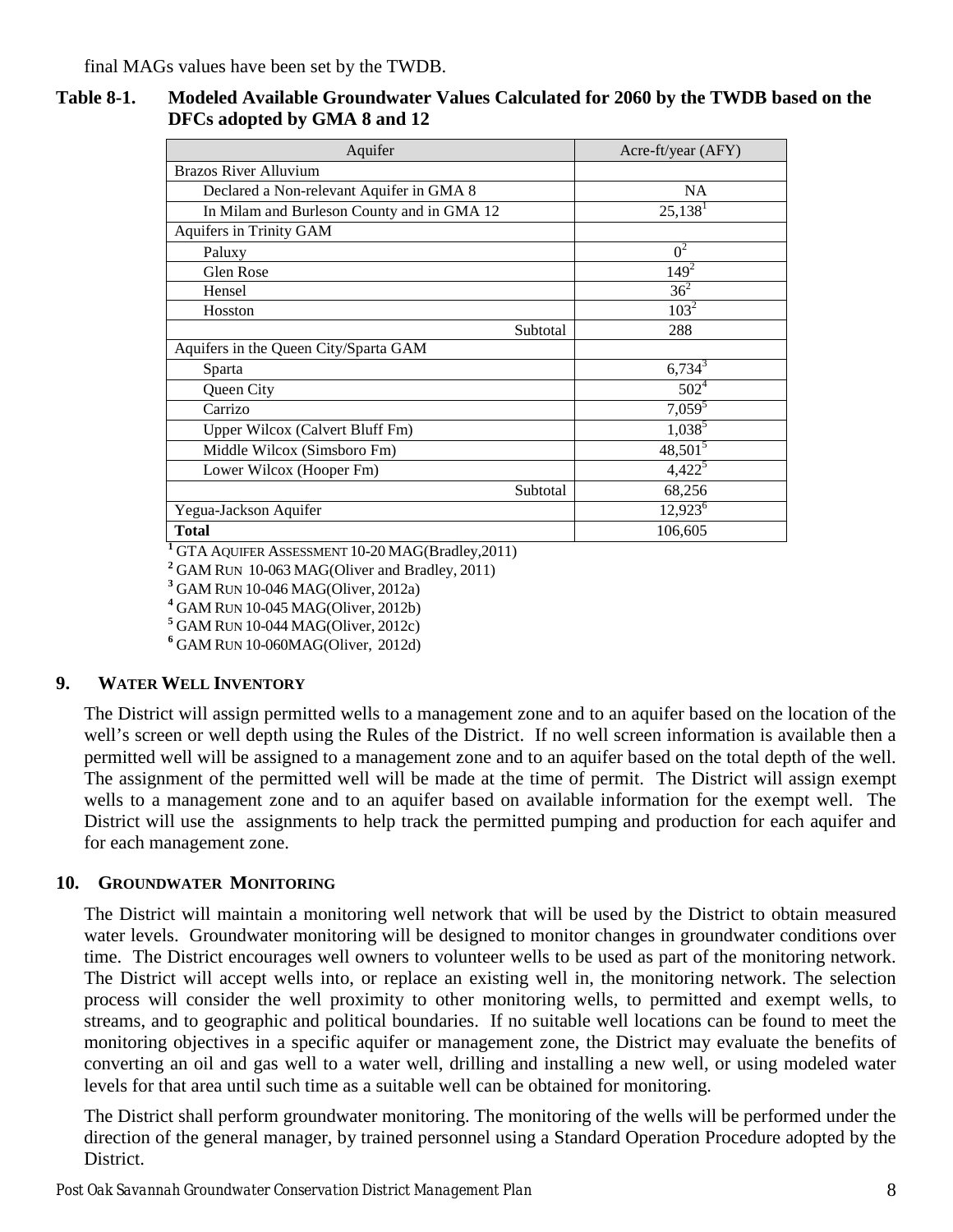## <span id="page-12-0"></span>**11. THRESHOLD LEVELS AND ANALYSIS OF GROUNDWATER LEVEL DATA**

The District shall use threshold levels to help achieve its DFCs and to conserve and preserve groundwater availability and protect groundwater users. The District shall administer separate threshold levels for each management zone based on the Rules of the District. As part of its evaluation and determinations, the District may also consider the pumping-induced impacts to groundwater resources, including production occurring outside of the District. The District will consider threshold levels based on one or more of the following metrics: estimated total annual production, measured water level change, and predicted water level change.

Among the factors to be considered to guide the District's actions are threshold levels established in the District's Rules. District actions which can be initiated if a threshold level has been exceeded are: additional aquifer studies to collect and analyze additional information, a re-evaluation of the Management Plan or rules, and/or a change in the Management Plan or rules.

## <span id="page-12-1"></span>**12. PRODUCTION AND SPACING OF WELLS**

Production and spacing of all wells within the District will be regulated by the District according to the Rules of the District. Well spacing and the rate of production of the well will be dependent on the management zone and the aquifer associated with the well, and other factors included in the Rules of the District.

## <span id="page-12-2"></span>**13. ACTIONS, PROCEDURES, PERFORMANCE AND AVOIDANCE FOR PLAN IMPLEMENTATION**

The District will implement this plan and utilize it as a guide for the on-going evaluation of, and the planning and establishing priorities for all District conservation and regulatory activities. All programs, permits and related operations of the District, and any additional planning efforts in which the District may participate will be consistent with this plan.

The District will adopt rules relating to the permitting of wells, the production and transport of groundwater and reducing permitted production. The rules adopted by the District shall be adopted pursuant to TWC Chapter 36 and provisions of this plan. All rules will be adhered to and enforced. The promulgation and enforcement of the rules will be based on technical data recommended by competent professionals and accepted by the Board.

The District shall treat all citizens equally. Citizens may apply to the District for a variance in enforcement of the rules on grounds of adverse economic effect or unique local conditions. In granting a variance to any rule, the Board shall consider the potential for adverse effect on adjacent landowners and the aquifer(s). The exercise of discretion by the Board shall not be construed as limiting the power of the Board.

The District will endeavor to cooperate with other agencies in the implementation of this plan and the management of groundwater supplies within the District. All activities of the District will be undertaken in a spirit of co-operation and coordination with the appropriate state and regional agencies.

## <span id="page-12-3"></span>**14. METHODOLOGY FOR TRACKING DISTRICT PROGRESS IN ACHIEVING MANAGEMENT GOALS**

The general manager of the District will prepare and present to the Board an annual report on the District's performance and accomplishment of the management goals and objectives. The presentation of the report will occur during the last monthly Board meeting each fiscal year, beginning after the adoption and certification of this plan. The report will include the number of instances in which each of the activities specified in the management objectives was engaged in during the fiscal year. Each activity will be referenced to the estimated expenditure of staff time and budget in accomplishment of the activity. The notations of activity frequency, staff time and budget will be referenced to the appropriate performance standard for each management objective describing the activity, so that the effectiveness and efficiency of the Districts operations may be evaluated. The Board will maintain the adopted report on file, for public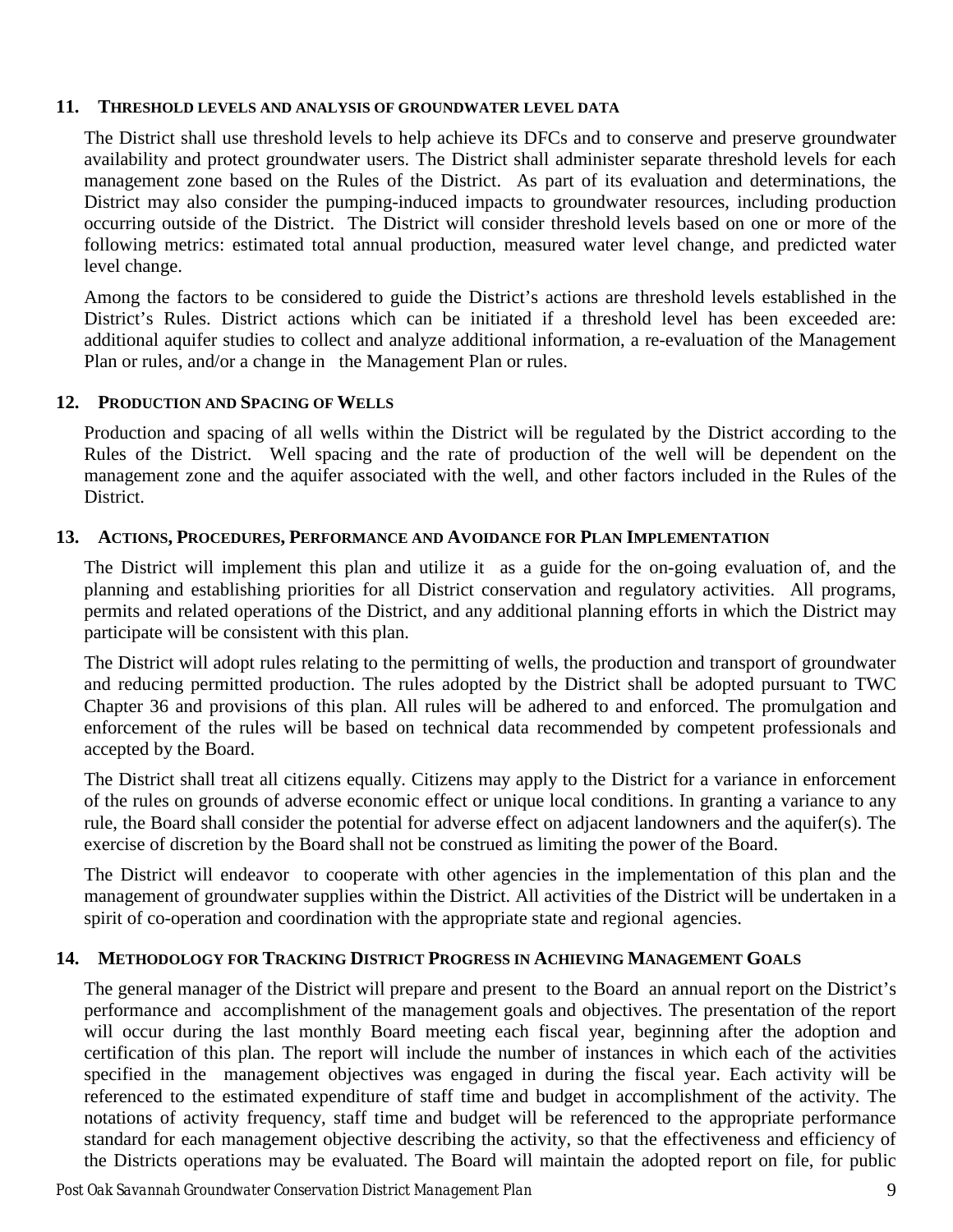inspection, at the District's offices. This methodology will apply to all management goals contained within this plan.

# <span id="page-13-0"></span>**15. MANAGEMENT GOALS, OBJECTIVES, & PERFORMANCE STANDARDS**

# <span id="page-13-1"></span>**15.1 Efficient Use of Groundwater**

## Management Objectives:

- 1. The District will maintain a monitoring well network with at least 50 monitoring wells to provide coverage across management zones and aquifers within the District. The District will measure water levels at the monitoring well locations at least once every calendar year. A written analysis of the water level measurements from the monitoring wells will be made available through a presentation to the Board of the District at least once every three years.
- 2. The District will provide educational leadership to citizens within the District concerning this subject. The activity will be accomplished annually through at least one printed publication, such as a brochure, and public speaking at service organizations and public schools as provided for in the District's Public Education Program.

## Performance Standards:

- 1. Maintain a monitoring well network and its criteria, and measure at least 50 monitoring wells at least once every calendar year.
- 2. Number of monitoring wells measured annually by the District.

Written report presented to the Board to document that water levels at these monitoring wells have been measured a minimum of once each year.

3. The number of publications and speaking appearances by the District each year under the District's Public Education Program.

# <span id="page-13-2"></span>**15.2 Controlling and Preventing Waste of Groundwater.**

## Management Objectives:

The District will provide educational leadership to citizens within the District concerning this subject. The activity will be accomplished annually through at least one printed publication, such as a brochure, and public speaking at service organizations and public schools as provided for in the District's Public Education Program. During years when District revenues are sufficient, the District will consider funding a grant to obtain a review, study, or report of pertinent groundwater issues, , or to sponsor the attendance of students at summer camps/seminars that place emphasis on the conservation of water resources.

# Performance Standards:

The number of publications and speaking appearances by the District each year, and the number of grants considered and students actually accepting and attending an educational summer camp or seminar.

# <span id="page-13-3"></span>**15.3 Control and Prevent Subsidence**

## Management Objectives:

The District will monitor drawdowns with due consideration to the potential for land subsidence. At least once every three years, the District will report projected land subsidence for areas where water levels will decrease more than 300 feet (over a 50 year period from the year 2000 baseline condition) based on GAM simulations used for the joint planning process.

## Performance Standards:

The number of reports that provide estimates of projected land subsidence.

## *Post Oak Savannah Groundwater Conservation District Management Plan* 10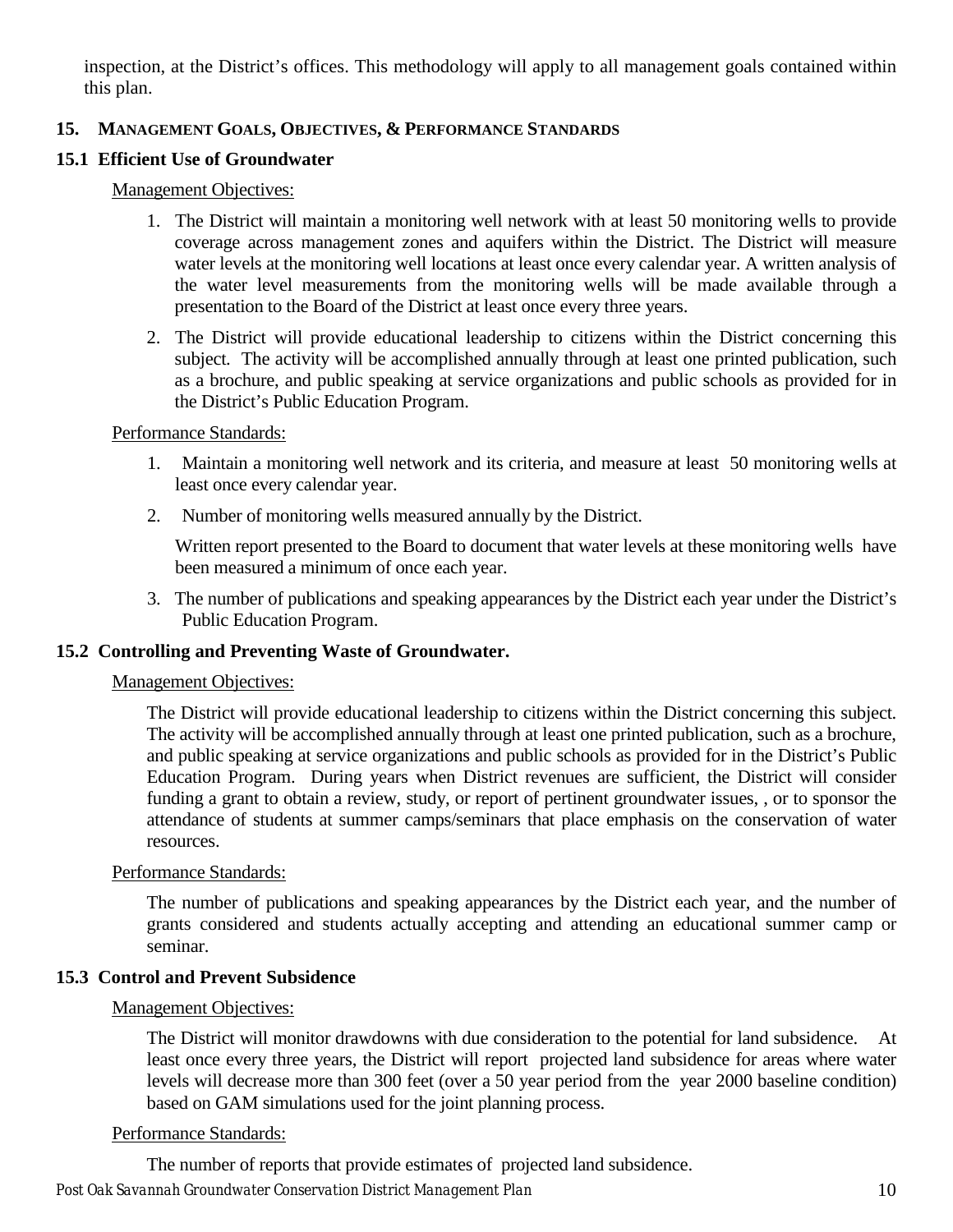# <span id="page-14-0"></span>**15.4 Conservation of Groundwater including Rainwater Harvesting, Precipitation Enhancement, Brush Control, Conjunctive Use, and/or Recharge Enhancement of Groundwater Resources in the District**

## Management Objectives:

- 1. The District will provide educational leadership to citizens within the District concerning this subject. The educational efforts will be through at least one printed publication, such as a brochure, and at least one public speaking program at a service organization and/or public school as provided for in the District's Public Education Program. Each of the following topics will be addressed in that program:
	- A. Conservation
	- B. Rainwater Harvesting
	- C. Brush Control
	- D. Recharge Enhancement
	- E. Conjunctive Use
	- F. Precipitation Enhancement
- 2. During years when District revenues are sufficient, the District will consider sponsoring the attendance of students and/or teachers at summer camps/seminars that place emphasis on the conservation of groundwater, rainwater harvesting, brush control, groundwater recharge enhancement, conjunctive use, precipitation enhancement of water resources, or a combination of such groundwater management programs.
- 3. The District will encourage and support projects and programs to conserve and/or preserve groundwater, and/or enhance groundwater recharge, by annually funding the District's Groundwater Conservation and Enhancement Grant Program, during years when the District's revenues remain at a level sufficient to fund the program. The objective of this program is to obtain the active participation and cooperation of local water utilities, fire departments and public agencies in the funding and successful completion of programs and projects that will result in the conservation of groundwater and the protection or enhancement of the aquifers in the District. The qualifying water conservation projects and programs will include, as appropriate, projects that: result in the conservation of groundwater, reduce the loss or waste of groundwater, recharge enhancement, rainwater harvesting, precipitation enhancement, brush control, or any combination thereof. The District's objective is to benefit the existing and future users of groundwater in the District by providing for the more efficient use of water, increasing recharge to aquifers, reducing waste, limiting groundwater level declines, and maintaining or increasing the amount of groundwater available, by awarding at least one grant under the program in each county annually.

Performance Standards:

- 1. The number of publications and speaking appearances by the District each year under the District's Public Education Program.
- 2. The number of students sponsored to attend a summer camp/seminar emphasizing the conservation of water.
- 3. Annual funding, when applicable, for the District's Groundwater Conservation and Enhancement Grant Program, and the number of projects and programs reviewed, approved, and funded under that program. A written report providing estimated benefit of the amount of groundwater conserved, of the recharge enhancement, and/or of addition groundwater protection provided by the program.
- 4. The number and content of reports submitted regarding sponsored programs.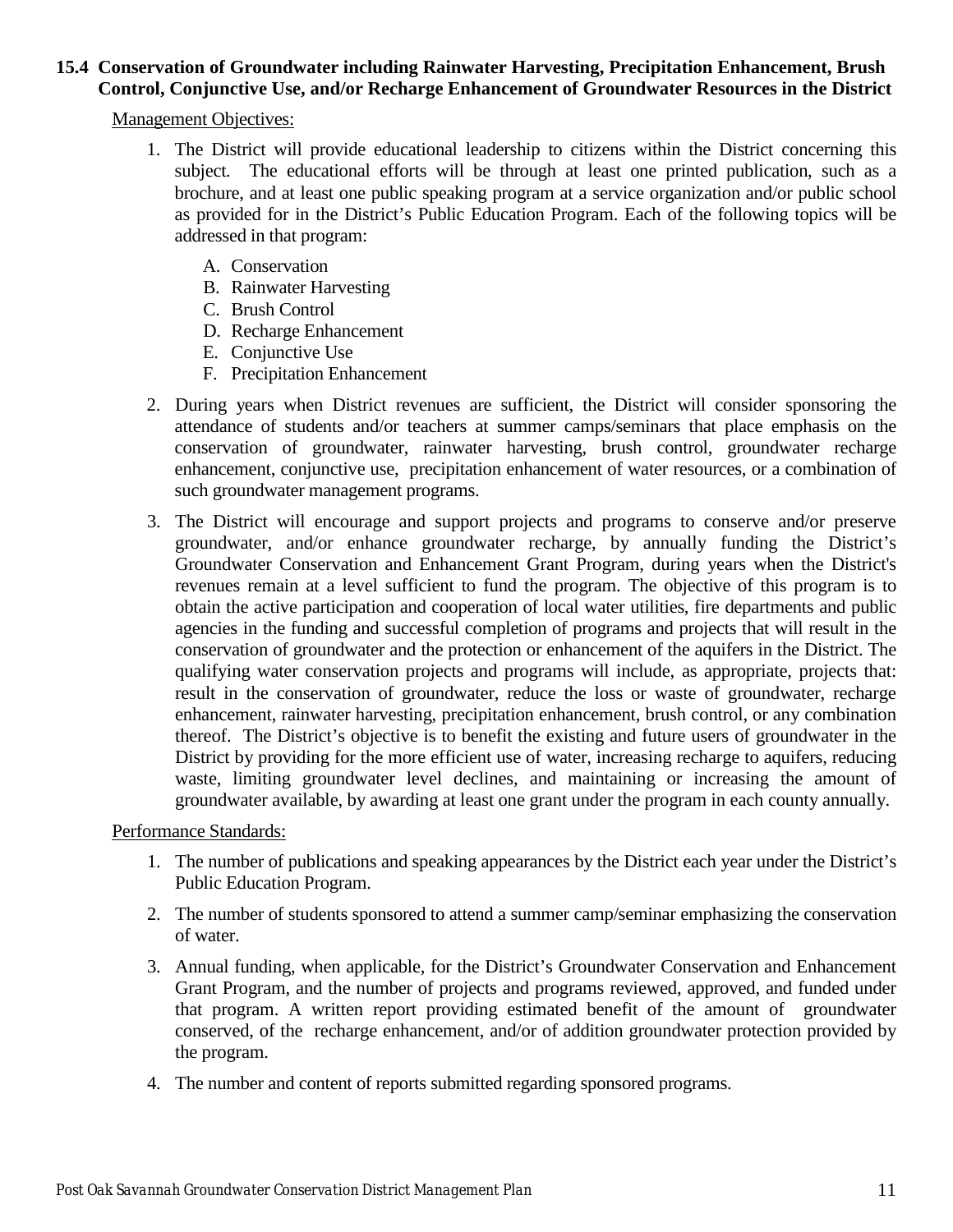# <span id="page-15-0"></span>**15.5 Conjunctive Use of Surface and Groundwater**

# Management Objective:

The District will confer annually with the Brazos River Authority (BRA) on cooperative opportunities for conjunctive resource management.

## Performance Standard:

- 1. The number of conferences with the BRA on conjunctive resource management.
- 2. The number of times each year in which the applicant, general manager or the Board considers conjunctive use in the permitting process.

## <span id="page-15-1"></span>**15.6 Drought Management Strategy**

The aquifers within the District are substantially resistant to water level declines during drought conditions. As a result, the District does not have a drought management strategy based on precipitation metrics such as the Palmer Drought Index. The District management strategy is to review and to enforce Drought Management Plans adopted by District permit holders and entities that contract to purchase water transported out of the District.

## Management Objective:

When permits or contracts are issued, as applicable, the District will confirm that all entities have an approved Drought Management Plan.

## Performance Standard:

Documentation of District review of the State approved Drought Management Plans.

# <span id="page-15-2"></span>**15.7 Natural Resource Issues That Impact the Use and Availability of Groundwater and Which are Impacted By the Use of Groundwater**

## Management Objective:

- 1. The District will confer at least once every two years with appropriate agencies on the impact of groundwater resources in the District.
- 2. The District will evaluate permit applications for new wells and the information submitted by the applicants on those wells prior to drilling. The District will assess the impact of these wells on the groundwater resources in the District.
- 3. The District will implement the POSGCD Well Closure Program. The objective of the well closure program is to obtain the closure and plugging of derelict and abandoned wells in a manner that is consistent with state law, for the protection of the aquifers, the environment, and the public safety. The District will conduct a program to identify, inspect, categorize and cause abandoned and derelict water, oil and gas wells to be closed and plugged, by annually funding the program or segments or phases of the program appropriate to be funded in such fiscal year. The District will fund the closure of at least one abandoned well during years when the District's revenues remain at a level sufficient to fund the program.

## Performance Standard:

- 1. The number of conferences with a representative of appropriate agencies .
- 2. Reports to the Board on the number of new well permit applications filed, and the possible impacts of those new wells on the groundwater resources in the District.
- 3. Annual funding, when applicable, for the District's Well Closure Program, and the number of wells closed and plugged as a result of the Well Closure Program.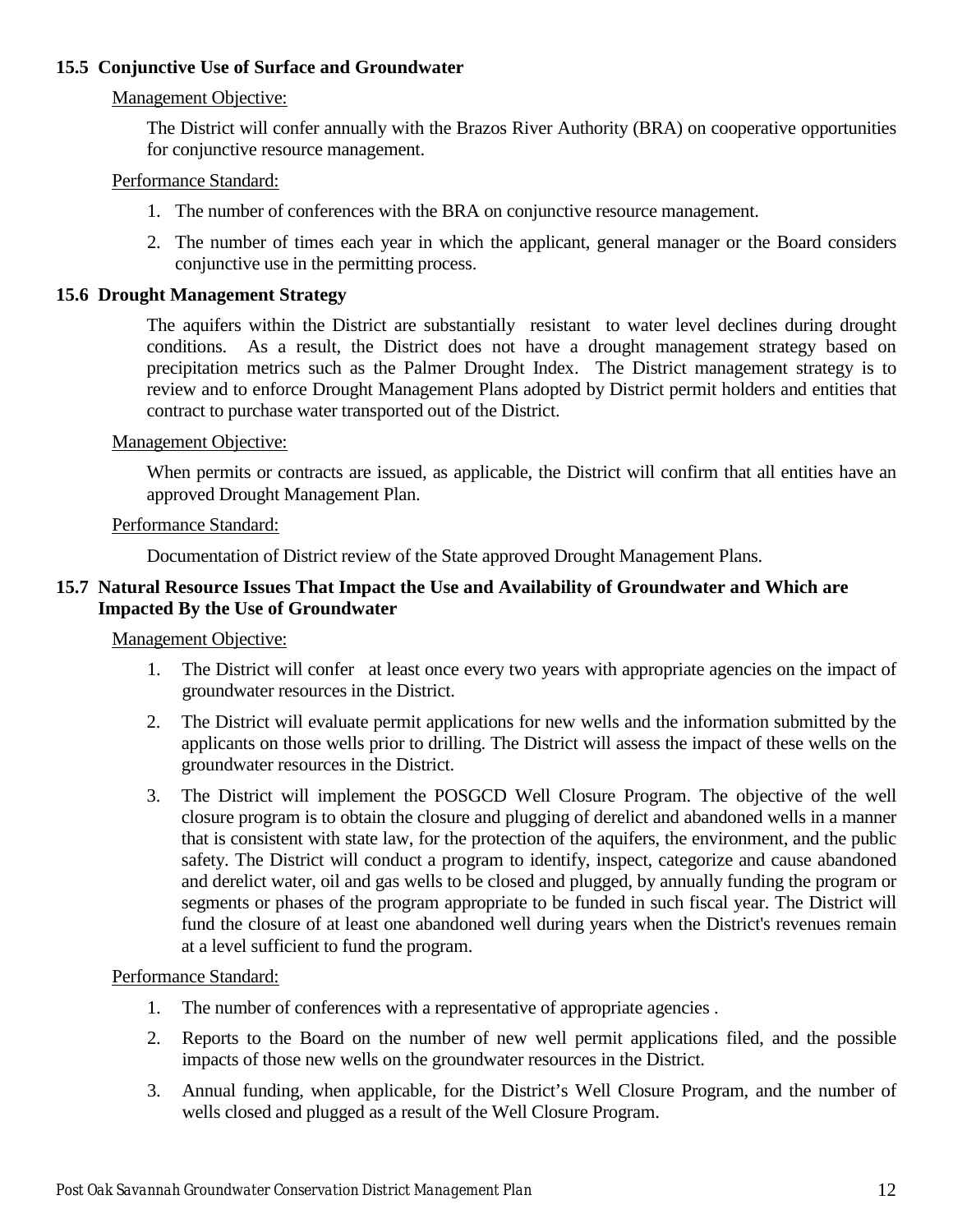# <span id="page-16-0"></span>**15.8. Mitigation**

## Management Objective:

Within one year of adoption of this Plan, the District will review mitigation plans prepared by other agencies in Texas regarding impacts caused by groundwater pumping. Based upon this review and estimated impacts to groundwater levels caused by future pumping within and outside of the District, the District will determine whether or not to develop a mitigation plan. If appropriate, the District will develop a draft mitigation plan within three years after the adoption of this Plan and will seek public comment, hold appropriate hearings and adopt a plan. The plan will be reviewed on an annual basis thereafter.

## Performance Standard:

- 1. The number of mitigation plans reviewed.
- 2. Reports and presentations that document the anticipated impacts of pumping within and outside of the District on groundwater resources in the District.

## <span id="page-16-1"></span>**15.9 Desired Future Conditions (DFCs)**

## Management Objective:

1. At least once every three years, the District will monitor water levels and evaluate whether the change in water levels is in conformance with the DFCs adopted by the District. The District will estimate total annual groundwater production for each aquifer based on the water use reports, estimated exempted use, and other relevant information, and compare these production estimates to the MAGs listed in Table 8-1.

#### Performance Standard:

- 1. At least once every three years, the general manager will report to the Board the measured water levels obtained from the monitoring wells within each Management Zone, the average measured drawdown for each Management Zone calculated from the measured water levels of the monitoring wells within the Management Zone, a comparison of the average measured drawdowns for each Management Zone with the DFCs for each Management Zone, and the District's progress in conforming with the DFCs.
- 2. At least once every three years, the general manager will report to the Board the total permitted production and the estimated total annual production for each aquifer and compare these amounts to the MAGs listed in Table 8-1 for each aquifer.

## <span id="page-16-2"></span>**16. PROJECTED WATER DEMANDS**

Table 16-1 lists the projected net water demands within the District in acre-feet per year according to the 2012 State Water Plan Data.

# <span id="page-16-3"></span>**Table 16-1 Projected Water Demands in the District According the 2012 State Water Planning Data**

| DUNLESUN COUNTI                                   |                      |        |        |        |        |        |        |
|---------------------------------------------------|----------------------|--------|--------|--------|--------|--------|--------|
| <b>Water Use Group</b>                            | Category             | 2010   | 2020   | 2030   | 2040   | 2050   | 2060   |
| <b>CALDWELL</b>                                   | <b>MUNICIPAL</b>     | 807    | 835    | 854    | 865    | 878    | 894    |
| <b>COUNTY-OTHER</b>                               | <b>MUNICIPAL</b>     | 1.139  | 1,263  | 1,349  | 1.404  | 1.450  | 1,504  |
| <b>IRRIGATION</b>                                 | <b>IRRIGATION</b>    | 17,480 | 16.749 | 16,052 | 15,431 | 14.741 | 14,082 |
| <b>LIVESTOCK</b>                                  | <b>LIVESTOCK</b>     | 1.422  | 1,422  | 1,422  | 1,422  | 1.422  | 1,422  |
| <b>MANUFACTURING</b>                              | <b>MANUFACTURING</b> | 196    | 233    | 270    | 307    | 340    | 370    |
| <b>MILANO WSC</b>                                 | <b>MUNICIPAL</b>     | 177    | 194    | 207    | 216    | 223    | 231    |
| <b>MINING</b>                                     | <b>MINING</b>        | 25     | 24     | 24     | 24     | 24     | 24     |
| <b>SNOOK</b>                                      | <b>MUNICIPAL</b>     | 147    | 160    | 167    | 173    | 178    | 183    |
| <b>SOMERVILLE</b>                                 | <b>MUNICIPAL</b>     | 328    | 344    | 353    | 358    | 364    | 372    |
| SOUTHWEST MILAM WSC                               | <b>MUNICIPAL</b>     | 58     | 67     | 73     | 79     | 82     | 86     |
|                                                   |                      |        |        |        |        |        |        |
| <b>Total Projected Water Demands (acre-ft/yr)</b> |                      |        | 21.291 | 20,771 | 20,279 | 19.702 | 19,168 |

#### **BURLESON COUNTY**

*Post Oak Savannah Groundwater Conservation District Management Plan* 13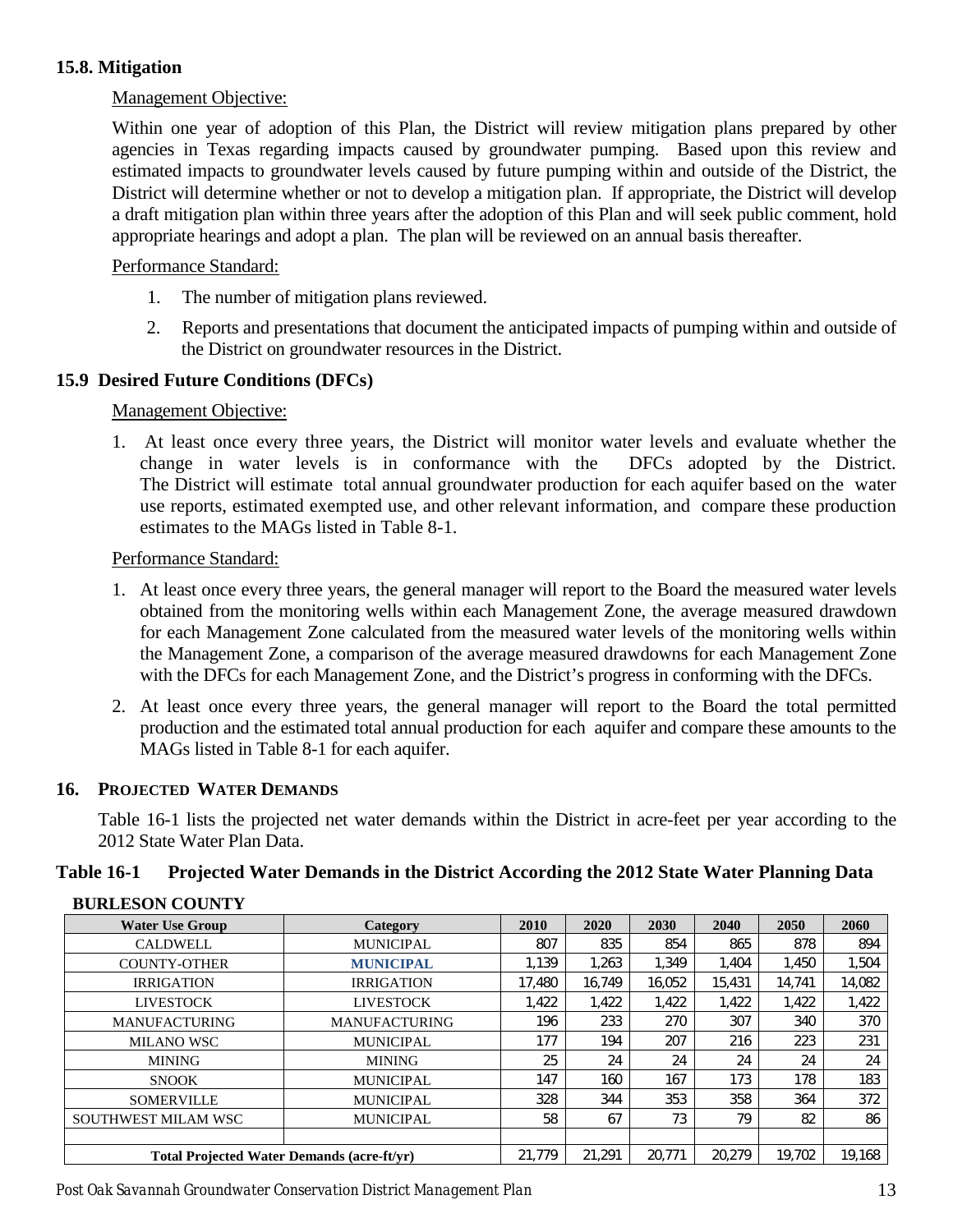| <b>MILAM COUNTY</b>                                                                  |                                       |        |        |        |        |        |        |
|--------------------------------------------------------------------------------------|---------------------------------------|--------|--------|--------|--------|--------|--------|
| <b>Water Use Group</b>                                                               | <b>Category</b>                       | 2010   | 2020   | 2030   | 2040   | 2050   | 2060   |
| <b>BELL-MILAM FALLS WSC</b>                                                          | <b>MUNICIPAL</b>                      | 245    | 288    | 316    | 334    | 341    | 347    |
| <b>CAMERON</b>                                                                       | <b>MUNICIPAL</b>                      | 1,606  | 1,756  | 1,840  | 1,881  | 1,880  | 1,888  |
| <b>COUNTY-OTHER</b>                                                                  | <b>MUNICIPAL</b>                      | 401    | 291    | 211    | 152    | 111    | 82     |
| <b>IRRIGATION</b>                                                                    | <b>IRRIGATION</b>                     | 2,372  | 2,352  | 2,333  | 2,312  | 2,294  | 2,275  |
| <b>LIVESTOCK</b>                                                                     | <b>LIVESTOCK</b>                      | 1,779  | 1,779  | 1,779  | 1,779  | 1,779  | 1,779  |
| <b>MANUFACTURING</b>                                                                 | <b>MUNICIPAL</b>                      | 6,820  | 8,250  | 8,250  | 8,250  | 9,800  | 9,800  |
| <b>MILANO WSC</b>                                                                    | <b>MUNICIPAL</b>                      | 195    | 212    | 224    | 230    | 232    | 235    |
| <b>MINING</b>                                                                        | <b>MINING</b>                         | 4,000  | 4,000  | 4,000  | 3,000  | 1,500  | 1,500  |
| <b>ROCKDALE</b>                                                                      | <b>MUNICIPAL</b>                      | 1,254  | 1,287  | 1,310  | 1,325  | 1,332  | 1,337  |
| <b>SOUTHWEST MILAM WSC</b>                                                           | <b>MUNICIPAL</b>                      | 1,086  | 1,251  | 1,350  | 1,422  | 1,448  | 1,472  |
| <b>STEAM ELECTRIC POWER</b>                                                          | <b>STEAM ELECTRIC</b><br><b>POWER</b> | 12,500 | 12,500 | 12,500 | 12,500 | 16,000 | 16,000 |
| <b>THORNDALE</b>                                                                     | <b>MUNICIPAL</b>                      | 193    | 206    | 213    | 215    | 216    | 219    |
|                                                                                      |                                       |        |        |        |        |        |        |
| <b>Total Projected Water Demands (acre-ft/yr)</b>                                    |                                       | 32,451 | 34,172 | 34,326 | 33,400 | 36,933 | 36,934 |
|                                                                                      |                                       |        |        |        |        |        |        |
| Total Projected Water Demands (acre-ft/yr) for Burleson and<br><b>Milam Counties</b> |                                       |        | 55,463 | 55,097 | 53,679 | 56,635 | 56,102 |

The District also established future Municipal Groundwater Use Demands in the District for planning purposes. The methodology and results of that effort are as follows:

**Method for Establishing Future Municipal Use Demands of Groundwater.** The District adopted a resolution, dated March 11, 2003, establishing production rights for Local Water Utilities within the District (water supply corporations, special utility districts, municipal utility districts and cities), as a rule. This rule allowed these Local Water Utilities to obtain a permit to produce a volume of water annually according to one of two methods:

- 1. An amount equal to the highest annual pumpage it reported from wells within the District in any consecutive twelve months prior to September 31, 2001; or
- 2. The Local Water Utility could present to the Board a Long-Term Plan prepared by a qualified engineer that projects the annualized long-term water needs as the official projection of the water required by that Local Water Utility in the planning period (for not more than forty (40) years) for providing retail water service within that Local Water Utility's defined service area. If a Local Water Utility adopted this plan on or before March 30, 2004, and the Board found the highest annual pumpage projected in the Long-Term Plan (the "Plan Amount") was not unreasonable, the Local Water Utility was authorized to obtain a permit to pump and produce up to the Plan Amount.

The table below contains the results of this effort:

## **Municipal Use Groundwater Demands Projected through 2044**

|                        | <b>Estimated Acre Feet</b> |
|------------------------|----------------------------|
| <b>Producer</b>        | per year                   |
| <b>Burleson County</b> |                            |
| Apache Hills           | 11                         |
| <b>Birch Creek</b>     | 16                         |
| Burl. Co. MUD          | 73                         |
| Burl. Investm.         |                            |
| Cade Lakes             | 123                        |
| Centerline             | 21                         |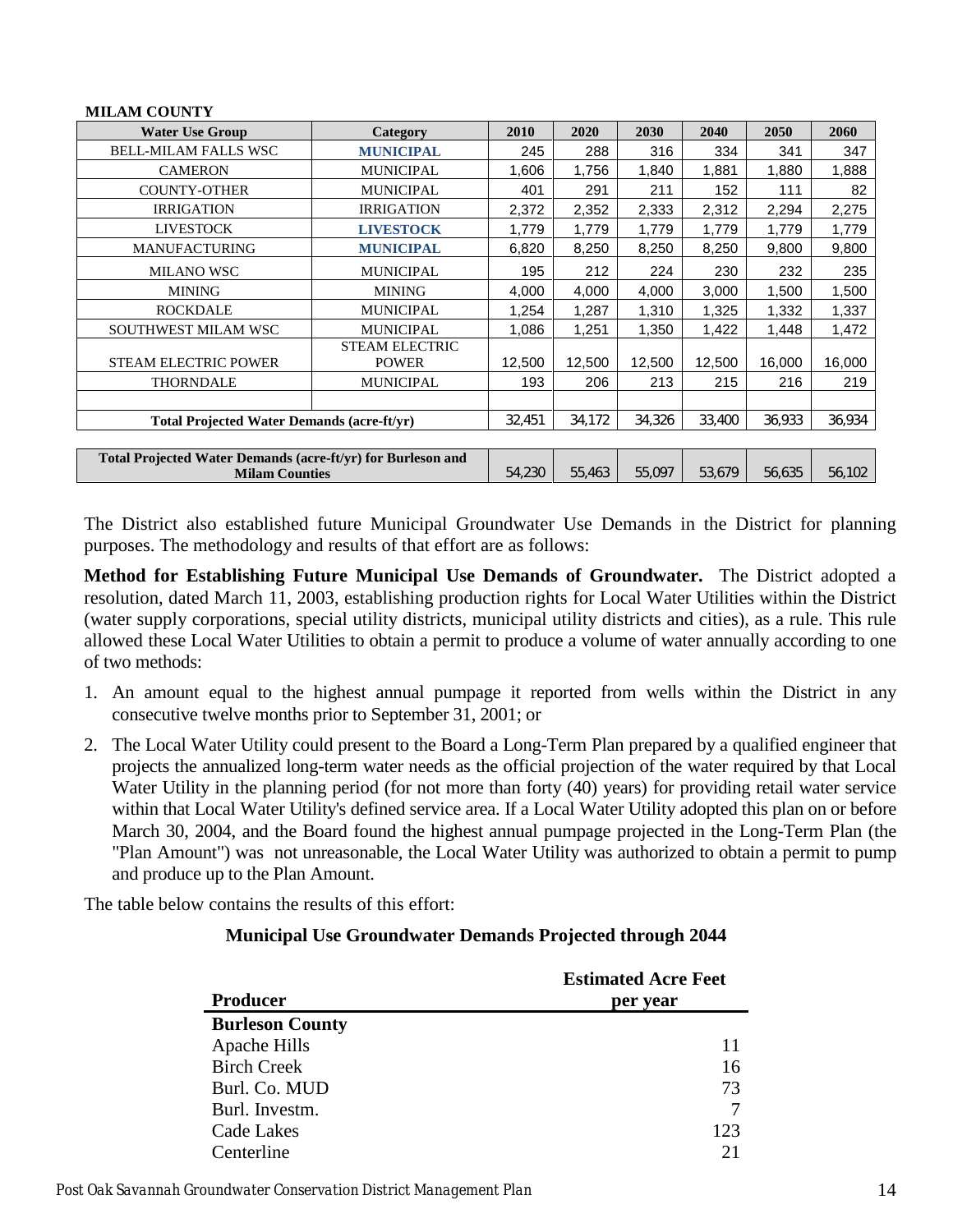| Caldwell                  | 1,969 |
|---------------------------|-------|
| <b>Snook</b>              | 154   |
| Somerville                | 670   |
| Clara Hills               | 5     |
| Clay                      | 7     |
| <b>Cooks Point</b>        | 10    |
| Deanville                 | 350   |
| Lakeview                  | 21    |
| <b>Little Oak Forrest</b> | 5     |
| Lyons                     | 106   |
| Post Oak Hill             | 11    |
| <b>Shupak Utilities</b>   | 19    |
| Tunis                     | 108   |
| Whispering Woods          | 7     |
| <b>Wilderness Sound</b>   | 15    |
| Total for Burleson Co.    | 3,708 |

| <b>Milam County</b>    |        |
|------------------------|--------|
| <b>ALCOA</b>           | 702    |
| Rockdale               | 2,129  |
| Gause                  | 74     |
| Marlow                 | 108    |
| Milano                 | 673    |
| Minerva                | 28     |
| North Milam            | 369    |
| Southwest Milam        | 2,492  |
| Total for Milam Co.    | 6,575  |
| <b>DISTRICT TOTALS</b> | 10,283 |

# <span id="page-18-0"></span>**17. PROJECTED WATER SUPPLIES WITHIN THE DISTRICT**

Table 17-1 lists the projected water supplies within the District in acre-feet per year according to the 2007 State Water Planning Data and the 2012 State Water Plan Data. The groundwater supplies are based on the 2007 State Water Planning Data and the surface water supplies are based on the 2012 State Water Plan Data. The District has participated and will participate in future regional water planning, and will consider the water supply needs and water management strategies included in the adopted state water plan.

## <span id="page-18-1"></span>**Table 17-1 Projected Water Supplies in acre-feet per year Within the District According the 2012 State Regional Water Planning Data for Surface Water and 2007 State Water Plan Data for Groundwater**

| <b>BURLESON COUNTY</b>    |                                  |                    |             |       |             |       |       |       |  |  |  |
|---------------------------|----------------------------------|--------------------|-------------|-------|-------------|-------|-------|-------|--|--|--|
| <b>Water Use</b><br>Group | <b>Source Name</b>               | <b>Source Type</b> | <b>2010</b> | 2020  | <b>2030</b> | 2040  | 2050  | 2060  |  |  |  |
| <b>CALDWELL</b>           | CARRIZO-WILCOX<br><b>AOUIFER</b> | <b>GROUNDWATER</b> | 2.476       | 2,476 | 2,476       | 2.476 | 2.476 | 2,476 |  |  |  |
| <b>SNOOK</b>              | <b>SPARTA AQUIFER</b>            | <b>GROUNDWATER</b> | 183         | 183   | 183         | 183   | 183   | 183   |  |  |  |
| <b>SOMERVILLE</b>         | <b>SPARTA AQUIFER</b>            | <b>GROUNDWATER</b> | 403         | 403   | 403         | 403   | 403   | 403   |  |  |  |
| COUNTY-<br><b>OTHER</b>   | CARRIZO-WILCOX<br><b>AOUIFER</b> | <b>GROUNDWATER</b> | 397         | 397   | 397         | 397   | 397   | 397   |  |  |  |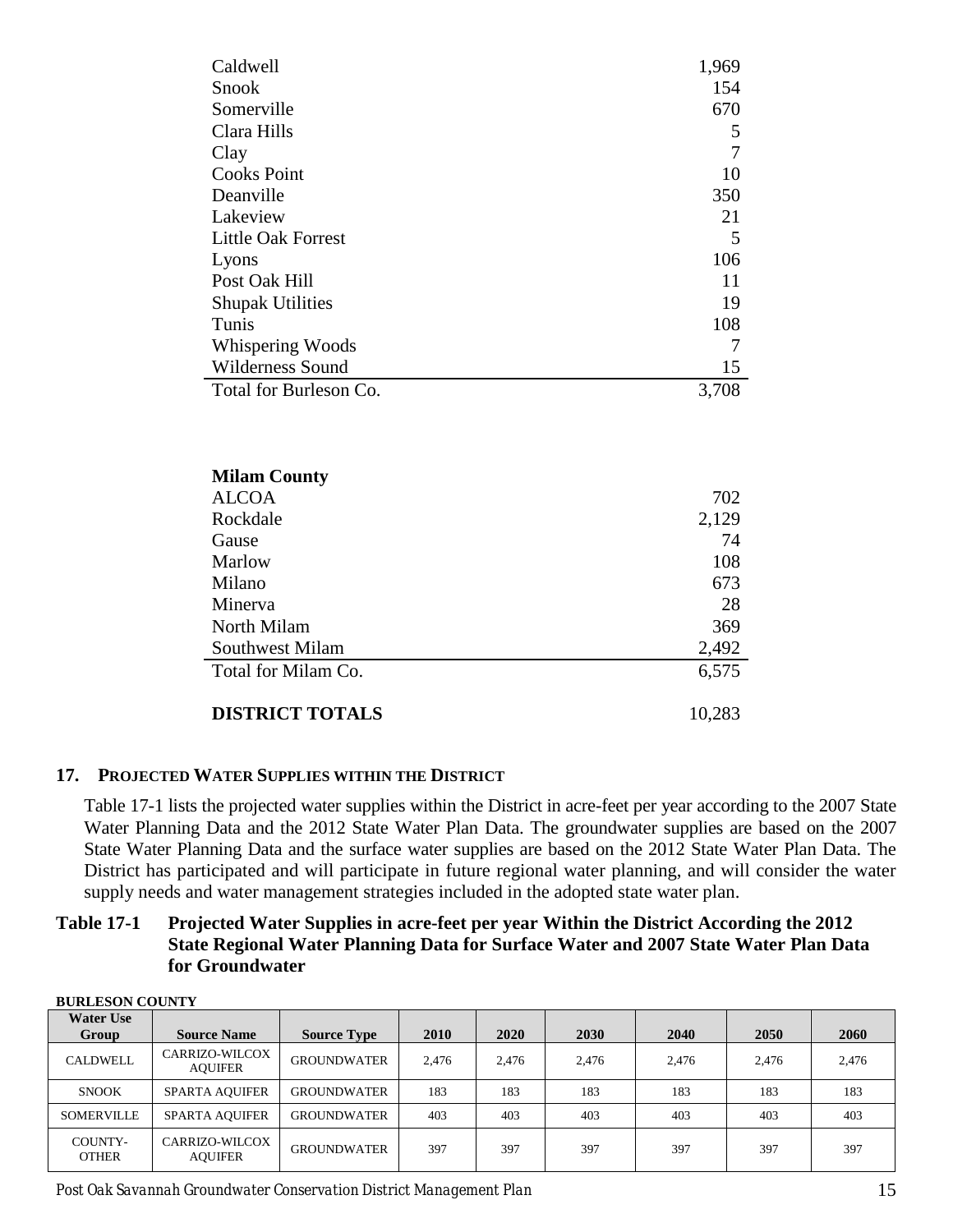| COUNTY-<br><b>OTHER</b>                          | <b>OUEEN CITY</b><br><b>AQUIFER</b>                                                    | <b>GROUNDWATER</b>             | 612    | 612    | 612    | 612    | 612   | 612   |
|--------------------------------------------------|----------------------------------------------------------------------------------------|--------------------------------|--------|--------|--------|--------|-------|-------|
| COUNTY-<br><b>OTHER</b>                          | <b>SPARTA AQUIFER</b>                                                                  | <b>GROUNDWATER</b>             | 495    | 495    | 495    | 495    | 495   | 495   |
| <b>IRRIGATION</b>                                | <b>BRAZOS RIVER</b><br><b>ALLUVIUM</b><br><b>AOUIFER</b>                               | <b>GROUNDWATER</b>             | 8,583  | 8,224  | 7,882  | 7,577  | 7,238 | 6,914 |
| <b>IRRIGATION</b>                                | <b>BRAZOS RIVER</b><br><b>COMBINED RUN-</b><br><b>OF-RIVER</b><br><b>IRRIGATION</b>    | <b>SURFACE</b><br><b>WATER</b> | 8,840  | 8,840  | 8,840  | 8,840  | 8,840 | 8,840 |
| <b>LIVESTOCK</b>                                 | <b>LIVESTOCK</b><br><b>LOCAL SUPPLY</b>                                                | <b>SURFACE</b><br><b>WATER</b> | 1,422  | 1,422  | 1,422  | 1,422  | 1,422 | 1,422 |
| <b>MANUFACTUR</b><br><b>ING</b>                  | <b>BRAZOS RIVER</b><br><b>COMBINED RUN-</b><br><b>OF-RIVER</b><br><b>MANUFACTURING</b> | <b>SURFACE</b><br><b>WATER</b> | 95     | 95     | 95     | 95     | 95    | 95    |
| <b>MANUFACTUR</b><br><b>ING</b>                  | <b>SPARTA AQUIFER</b>                                                                  | <b>GROUNDWATER</b>             | 195    | 195    | 195    | 195    | 195   | 195   |
| <b>MINING</b>                                    | <b>SPARTA AQUIFER</b>                                                                  | <b>GROUNDWATER</b>             | 25     | 24     | 24     | 24     | 24    | 24    |
| <b>Total Projected Water Supply (acre-ft/yr)</b> | 23,726                                                                                 | 23,366                         | 23,024 | 22,719 | 22,380 | 22,056 |       |       |

# **MILAM COUNTY**

| <b>Water Use Group</b>                                                       | <b>Source Name</b>                                                         | <b>Source Type</b>   | 2010  | 2020  | 2030  | 2040  | 2050  | 2060  |
|------------------------------------------------------------------------------|----------------------------------------------------------------------------|----------------------|-------|-------|-------|-------|-------|-------|
| <b>BELL-MILAM FALLS</b><br><b>WSC</b>                                        | <b>BRAZOS RIVER AUTHORITY LITTLE RIVER</b><br><b>LAKE/RESERVOIR SYSTEM</b> | <b>SURFACE WATER</b> | 132   | 132   | 132   | 132   | 132   | 132   |
| <b>CAMERON</b>                                                               | <b>BRAZOS RIVER RUN-OF-RIVER</b>                                           | <b>SURFACE WATER</b> | 2,629 | 2,629 | 2,629 | 2,629 | 2,629 | 2,629 |
| <b>COUNTY-OTHER</b>                                                          | <b>BRAZOS RIVER AUTHORITY LITTLE RIVER</b><br>LAKE/RESERVOIR SYSTEM        |                      | 321   | 321   | 321   | 321   | 321   | 321   |
| <b>COUNTY-OTHER</b>                                                          | <b>BRAZOS RIVER RUN-OF-RIVER</b>                                           | <b>SURFACE WATER</b> | 163   | 163   | 163   | 163   | 163   | 163   |
| <b>COUNTY-OTHER</b>                                                          | CARRIZO-WILCOX AQUIFER                                                     | Groundwater          | 342   | 342   | 342   | 342   | 342   | 342   |
| BRAZOS RIVER COMBINED RUN-OF-RIVER<br><b>IRRIGATION</b><br><b>IRRIGATION</b> |                                                                            | <b>SURFACE WATER</b> | 8.801 | 8.806 | 8.810 | 8,814 | 8.819 | 8,823 |
| <b>IRRIGATION</b>                                                            | <b>CARRIZO-WILCOX AQUIFER</b>                                              | Groundwater          | 489   | 485   | 481   | 476   | 473   | 469   |
| <b>LIVESTOCK</b>                                                             | LIVESTOCK LOCAL SUPPLY                                                     | <b>SURFACE WATER</b> | 1,779 | 1,779 | 1,779 | 1,779 | 1,779 | 1,779 |
| Manufacturing                                                                | <b>BRAZOS RIVER AUTHORITY LITTLE RIVER</b><br><b>LAKE/RESERVOIR SYSTEM</b> |                      | 4,239 | 4,239 | 4,239 | 4,239 | 4,239 | 4,239 |
| Manufacturing                                                                | <b>BRAZOS RIVER COMBINED RUN-OF-RIVER</b><br><b>MANUFACTURING</b>          | <b>SURFACE WATER</b> | 656   | 656   | 657   | 657   | 657   | 657   |
| Manufacturing                                                                | CARRIZO-WILCOX AQUIFER                                                     | <b>GROUNDWATER</b>   | 5,346 | 5,346 | 5.346 | 5,346 | 5.346 | 5,346 |
| <b>MILANO WSC</b>                                                            | CARRIZO-WILCOX AQUIFER                                                     | <b>GROUNDWATER</b>   | 279   | 279   | 279   | 279   | 279   | 279   |
| <b>MINING</b>                                                                | CARRIZO-WILCOX AQUIFER                                                     | <b>GROUNDWATER</b>   | 4.000 | 4.000 | 4,000 | 3,000 | 1.500 | 1,500 |
| <b>ROCKDALE</b>                                                              | CARRIZO-WILCOX AQUIFER                                                     | <b>GROUNDWATER</b>   | 2.577 | 2,577 | 2,577 | 2.577 | 2.577 | 2,577 |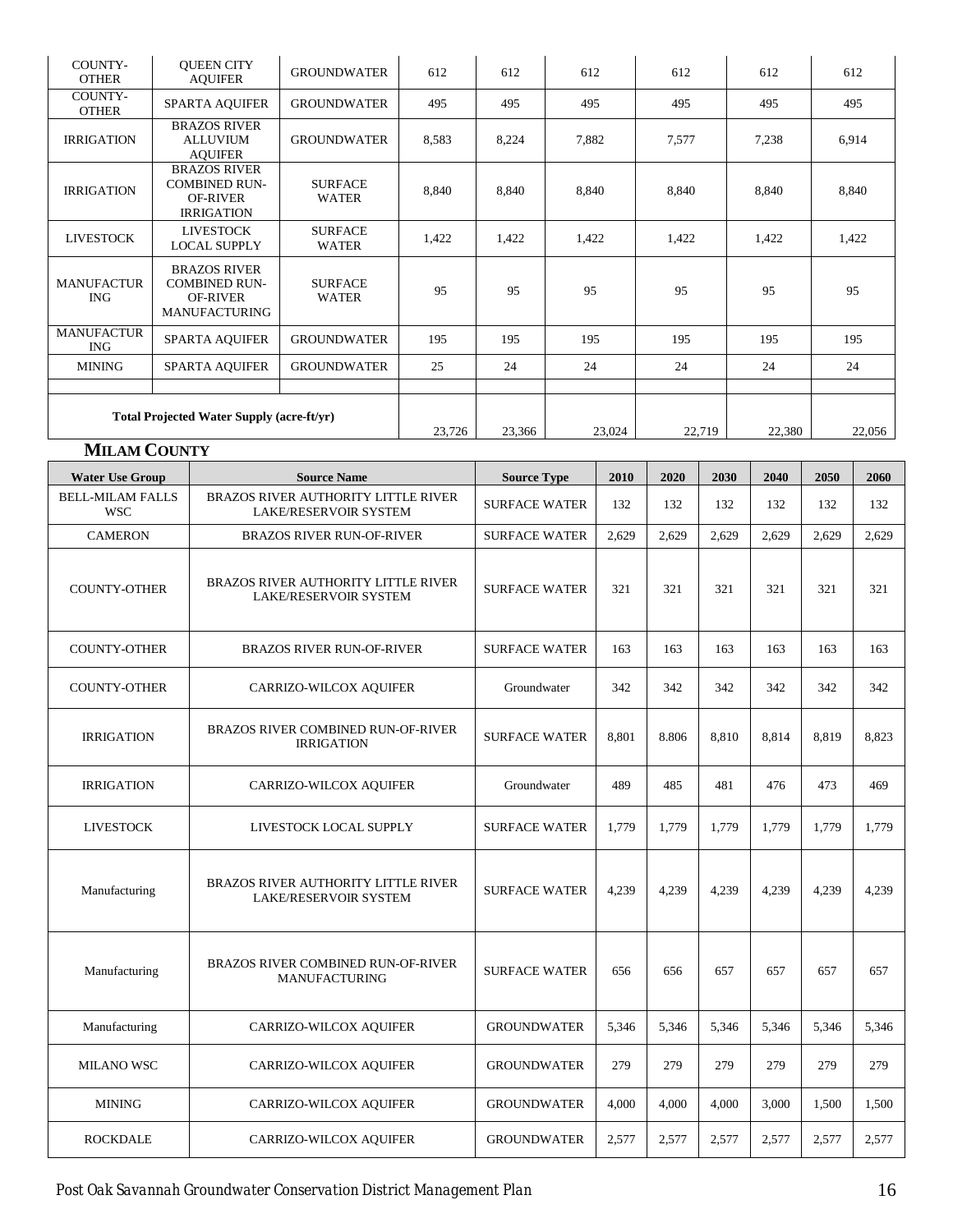| SOUTHWEST MILAM<br><b>WSC</b>                                                | <b>CARRIZO-WILCOX AQUIFER</b>             | <b>GROUNDWATER</b>   | 1,355  | 1,283  | 1,395  | 1,395  | 1,395  | 1,395  |
|------------------------------------------------------------------------------|-------------------------------------------|----------------------|--------|--------|--------|--------|--------|--------|
| <b>STEAM ELECTRIC</b><br><b>POWER</b>                                        | ALCOA LAKE/RESERVOIR                      | <b>SURFACE WATER</b> | 14,000 | 14,000 | 14,000 | 14,000 | 14,000 | 14,000 |
| <b>THORNDALE</b>                                                             | <b>CARRIZO-WILCOX AQUIFER</b>             | <b>GROUNDWATER</b>   | 230    | 230    | 230    | 230    | 230    | 230    |
|                                                                              | Total Projected Water Supply (acre-ft/yr) |                      | 47,338 | 47,262 | 47,371 | 46,366 | 44,863 | 44,859 |
| Total Projected Water Supply (acre-ft/yr) for Burleson<br>and Milam Counties |                                           |                      | 71.064 | 70,628 | 70.395 | 69,085 | 67.243 | 66,915 |

## <span id="page-20-0"></span>**18. PROJECTED WATER NEEDS AND WATER STRATEGIES**

Table 18-1 lists the projected water needs within the District in acre-feet per year according to the 2012 State Water Plan Data. In Table 18-1, negative values reflect a water need and positive values reflect a surplus.

# <span id="page-20-1"></span>**Table 18-1 Projected Water Needs in acre-ft/yr Within the District According the 2012 State Water Plan Data**

| <b>Water Use Group</b>                          | <b>Category</b>      | 2010     | 2020  | 2030  | 2040     | 2050     | 2060     |
|-------------------------------------------------|----------------------|----------|-------|-------|----------|----------|----------|
| <b>CALDWELL</b>                                 | <b>MUNICIPAL</b>     | 1,545    | 1,517 | 1,498 | 1.487    | 1,474    | 1,458    |
| <b>COUNTY-OTHER</b>                             | <b>MUNICIPAL</b>     | 369      | 245   | 159   | 104      | 58       | 4        |
| <b>IRRIGATION</b>                               | <b>IRRIGATION</b>    | 760      | 1.491 | 2,188 | 2.809    | 3.499    | 4,158    |
| <b>LIVESTOCK</b>                                | <b>LIVESTOCK</b>     | $\Omega$ | 0     | 0     | $\Omega$ | $\Omega$ | $\Omega$ |
| <b>MANUFACTURING</b>                            | <b>MANUFACTURING</b> | 190      | 153   | 116   | 79       | 46       | 16       |
| <b>MILANO WSC</b>                               | <b>MUNICIPAL</b>     | 57       | 40    | 27    | 22       | 15       | 7        |
| <b>MINING</b>                                   | <b>MINING</b>        | 4        | 5     | 5     | 5        | 5        | 5        |
| <b>SNOOK</b>                                    | <b>MUNICIPAL</b>     | 153      | 140   | 133   | 127      | 122      | 117      |
| <b>SOMERVILLE</b>                               | <b>MUNICIPAL</b>     | 235      | 219   | 210   | 205      | 199      | 191      |
| <b>SOUTHWEST</b><br><b>MILAM WSC</b>            | <b>MUNICIPAL</b>     | 5        | $-4$  | $-10$ | $-15$    | -18      | $-22$    |
|                                                 |                      |          |       |       |          |          |          |
| <b>Total Projected Water Needs (acre-ft/vr)</b> |                      | $\Omega$ | $-4$  | $-10$ | $-15$    | $-18$    | $-22$    |

#### **BURLESON COUNTY**

#### **MILAM COUNTY**

| <b>Water Use Group</b>                    | Category              | 2010     | 2020   | 2030         | 2040     | 2050     | 2060     |
|-------------------------------------------|-----------------------|----------|--------|--------------|----------|----------|----------|
| <b>BELL-MILAM FALLS</b>                   |                       |          |        |              |          |          |          |
| <b>WSC</b>                                | <b>MUNICIPAL</b>      | $-7$     | $-50$  | -78          | -96      | $-103$   | $-109$   |
| <b>CAMERON</b>                            | <b>MUNICIPAL</b>      | 1,023    | 873    | 789          | 748      | 749      | 741      |
| <b>COUNTY-OTHER</b>                       | <b>MUNICIPAL</b>      | 419      | 529    | 609          | 674      | 715      | 744      |
| <b>IRRIGATION</b>                         | <b>IRRIGATION</b>     | 6.913    | 6,938  | 6,961        | 6.995    | 7,018    | 7,041    |
| <b>LIVESTOCK</b>                          | <b>LIVESTOCK</b>      | $\Omega$ | 0      | $\mathbf{0}$ | $\Omega$ | $\Omega$ | $\Omega$ |
| <b>MANUFACTURING</b>                      | <b>MUNICIPAL</b>      | 3,328    | 1,898  | 1,898        | 1,992    | 442      | 442      |
| <b>MILANO WSC</b>                         | <b>MUNICIPAL</b>      | 58       | 41     | 29           | 28       | 26       | 23       |
| <b>MINING</b>                             | <b>MINING</b>         | $-70$    | $-70$  | $-70$        | $\theta$ | $\Omega$ | $\Omega$ |
| <b>ROCKDALE</b>                           | <b>MUNICIPAL</b>      | 903      | 870    | 847          | 870      | 863      | 858      |
| <b>SOUTHWEST MILAM</b>                    |                       |          |        |              |          |          |          |
| <b>WSC</b>                                | <b>MUNICIPAL</b>      | $-143$   | $-308$ | $-407$       | $-4.58$  | -484     | $-508$   |
| <b>STEAM ELECTRIC</b>                     | <b>STEAM ELECTRIC</b> |          |        |              |          |          |          |
| <b>POWER</b>                              | <b>POWER</b>          | 1,500    | 1,500  | 1,500        | 1,500    | $-2,000$ | $-2,000$ |
| <b>THORNDALE</b>                          | <b>MUNICIPAL</b>      | 37       | 24     | 17           | 15       | 14       | 11       |
|                                           |                       |          |        |              |          |          |          |
| "Total Projected Water Needs (acre-ft/yr) |                       | $-220$   | $-428$ | $-555$       | $-554$   | $-2,587$ | $-2,617$ |
|                                           |                       |          |        |              |          |          |          |

| <b>Total Projected Water Needs (acre-ft/yr) for</b> |            |  |     |       |  |
|-----------------------------------------------------|------------|--|-----|-------|--|
| <b>Burleson and Milam Counties</b>                  | ∩רי<br>22U |  | 569 | 2.605 |  |
|                                                     |            |  |     |       |  |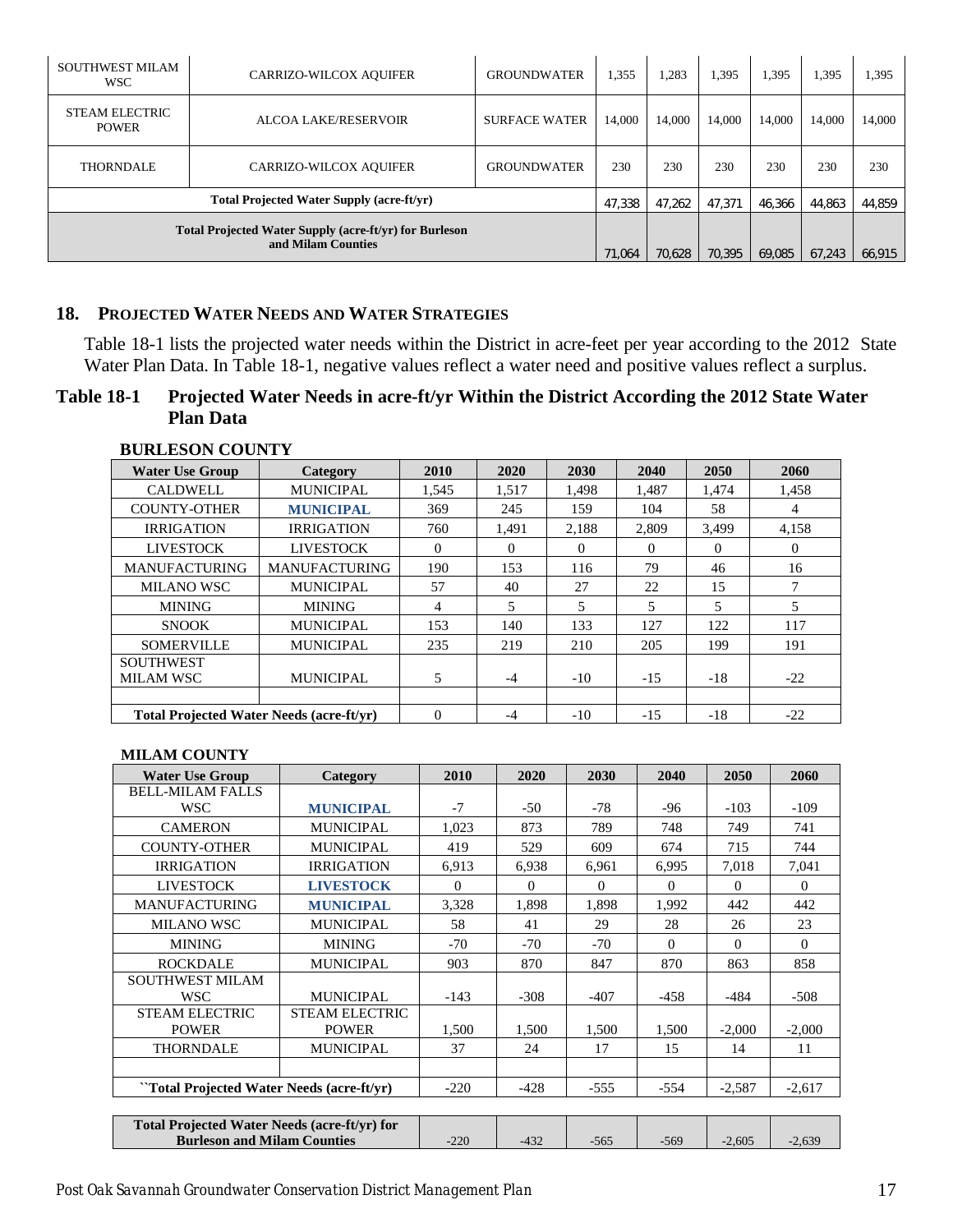# <span id="page-21-1"></span>**Table 18.2 Projected Water Strategies in acre-ft/yr within the District in acre-feet per year according to the 2012 State Water Plan Data.**

| <b>Water Use</b><br>Group            | <b>Water Management Strategy</b>                                                                                                 | <b>Source</b><br><b>County</b> | 2010     | 2020 | 2030 | 2040 | 2050 | 2060 |
|--------------------------------------|----------------------------------------------------------------------------------------------------------------------------------|--------------------------------|----------|------|------|------|------|------|
| <b>SOUTHWEST</b><br><b>MILAM WSC</b> | <b>ADDITIONAL CARRIZO</b><br><b>AQUIFER DEVELOPMENT</b><br>(INCLUDES)<br><b>OVERDRAFTING) -</b><br><b>CARRIZO-WILCOX AQUIFER</b> | <b>Burleson</b>                | $\Omega$ | 4    | 10   | 15   | 18   | 22   |
| Total                                |                                                                                                                                  |                                | $\Omega$ | 4    | 10   | 15   | 18   | 22   |

BURLESON COUNTY

## MILAM COUNTY

| <b>Water Use</b><br>Group                       | <b>Water Management Strategy</b>                                                                                                | <b>Source</b><br>County | 2010     | 2020     | 2030     | 2040     | 2050     | 2060     |
|-------------------------------------------------|---------------------------------------------------------------------------------------------------------------------------------|-------------------------|----------|----------|----------|----------|----------|----------|
| BELL-<br><b>MILAM</b><br><b>FALLS WSC</b>       | <b>VOLUNTARY</b><br><b>REDISTRIBUTION - BRAZOS</b><br>RIVER AUTHORITY LITTLE<br><b>RIVER LAKE</b>                               | Reservoir               | 7        | 50       | 78       | 96       | 103      | 109      |
| <b>MINING</b>                                   | <b>ADDITIONAL CARRIZO</b><br>AQUIFER DEVELOPMENT -<br><b>CARRIZO-WILCOX AQUIFER</b>                                             | Milam                   | 100      | 100      | 100      | $\Omega$ | $\Omega$ | $\Omega$ |
| <b>SOUTHWEST</b><br><b>MILAM WSC</b>            | <b>ADDITIONAL CARRIZO</b><br><b>AQUIFER DEVELOPMENT</b><br>(INCLUDES<br><b>OVERDRAFTING) -</b><br><b>CARRIZO-WILCOX AQUIFER</b> | <b>Burleson</b>         | 143      | 308      | 407      | 458      | 484      | 508      |
| <b>STEAM</b><br><b>ELECTRIC</b><br><b>POWER</b> | STEAM-ELECTRIC<br><b>CONSERVATION-</b><br><b>CONSERVATION</b>                                                                   | Milam                   | 375      | 625      | 875      | 875      | 1,120    | 1,120    |
| <b>STEAM</b><br><b>ELECTRIC</b><br><b>POWER</b> | <b>ADDITIONAL CARRIZO</b><br><b>AQUIFER DEVELOPMENT</b><br>(INCLUDES)<br><b>OVERDRAFTING) -</b><br>CARRIZO-WILCOX AQUIFER       | Milam                   | $\Omega$ | $\Omega$ | $\Omega$ | $\Omega$ | 1,613    | 1,613    |
| Total                                           |                                                                                                                                 |                         | 625      | 1.083    | 1,460    | 1,429    | 3,320    | 3,350    |

# <span id="page-21-0"></span>**19. Estimate of Groundwater Use Within the District**

<span id="page-21-2"></span>Table 19-1 lists the estimated groundwater use (in acre-feet per year) within the District based on groundwater pumpage estimates found in the Texas Water Development Board's Water User Survey Database: (http://www.twdb.state.tx.us/wushistorical/DesktopDefault.aspx?PageID=2)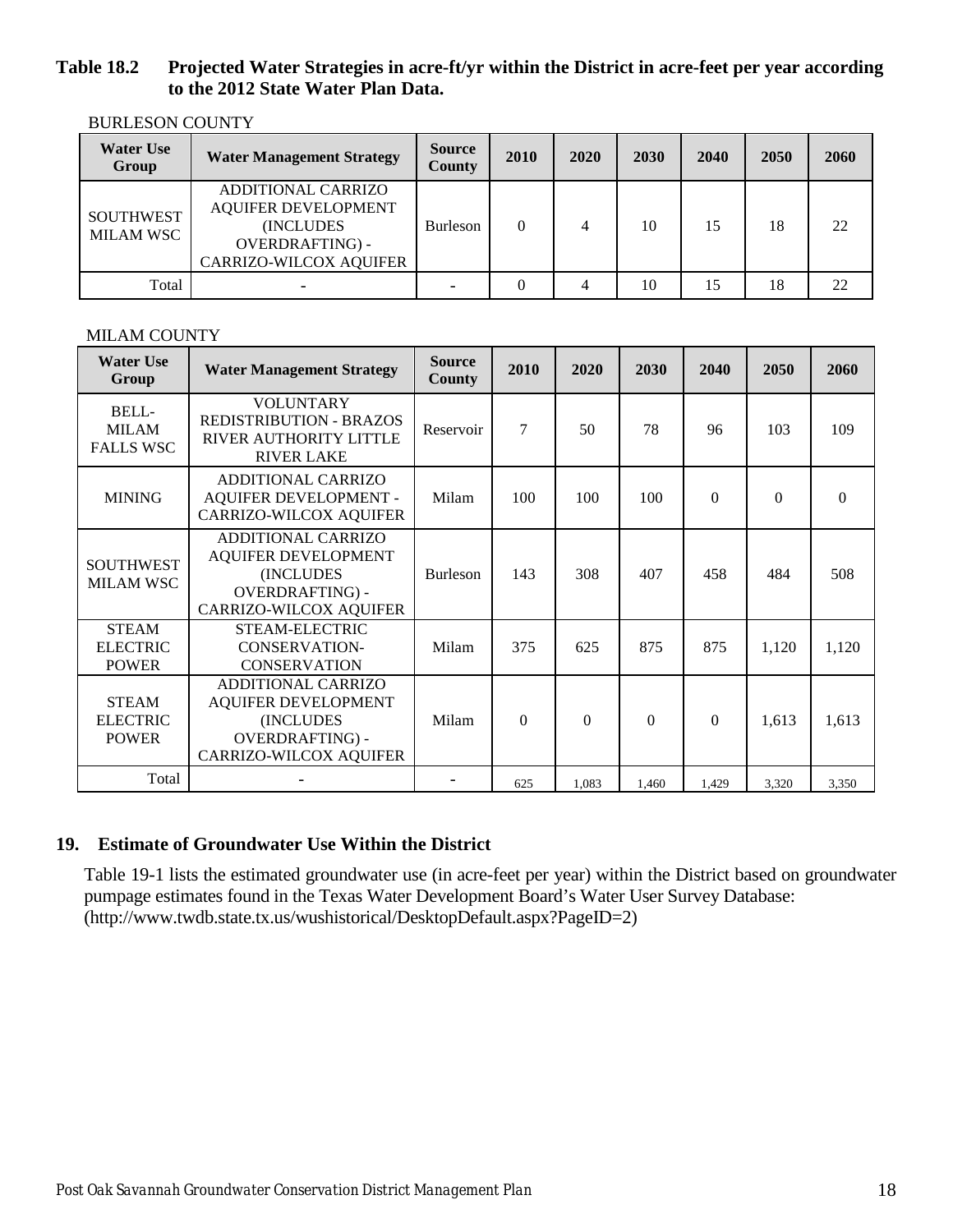# **Table 19-1 Estimated Groundwater Use in acre-feet/year Within the District Based on TWDB Pumping Estimates**

**Burleson County**

| Year | <b>Aquifer</b>               | Municipal      | Manufac-<br>turing | <b>Steam</b><br>Electric | <b>Irrigation</b> | <b>Mining</b>    | Livestock        | <b>Total</b> |
|------|------------------------------|----------------|--------------------|--------------------------|-------------------|------------------|------------------|--------------|
| 2004 | BRAZOS RIVER ALLUVIUM        | $\mathbf{0}$   | $\mathbf{0}$       | $\boldsymbol{0}$         | 19,677            | $\mathbf{0}$     | $\boldsymbol{0}$ | 19,677       |
|      | CARRIZO-WILCOX               | 677            | $\mathbf{0}$       | $\mathbf{0}$             | 153               | $\mathbf{0}$     | 18               | 848          |
|      | <b>OTHER</b>                 | 147            | $\mathbf{0}$       | $\boldsymbol{0}$         | 760               | $\mathbf{0}$     | 73               | 980          |
|      | <b>QUEEN CITY</b>            | 490            | $\mathbf{0}$       | $\boldsymbol{0}$         | $\mathbf{0}$      | $\mathbf{0}$     | 190              | 680          |
|      | <b>SPARTA</b>                | 855            | 111                | $\overline{0}$           | $\overline{0}$    | $\mathbf{0}$     | 118              | 1,084        |
|      | YEGUA-JACKSON                | 215            | $\mathbf{0}$       | $\mathbf{0}$             | 76                | $\mathbf{0}$     | 190              | 481          |
|      | <b>TOTAL</b>                 | 2,384          | 111                | $\mathbf{0}$             | 20,666            | $\mathbf{0}$     | 589              | 23,750       |
|      | <b>BRAZOS RIVER ALLUVIUM</b> | $\mathbf{0}$   | $\mathbf{0}$       | $\mathbf{0}$             | 20,300            | $\mathbf{0}$     | $\boldsymbol{0}$ | 20,300       |
|      | CARRIZO-WILCOX               | 790            | $\mathbf{0}$       | $\mathbf{0}$             | 158               | $\mathbf{0}$     | 16               | 964          |
|      | <b>OTHER</b>                 | 170            | $\mathbf{0}$       | $\mathbf{0}$             | 785               | $\mathbf{0}$     | 64               | 1,019        |
| 2005 | <b>QUEEN CITY</b>            | 465            | $\mathbf{0}$       | $\mathbf{0}$             | $\boldsymbol{0}$  | $\mathbf{0}$     | 168              | 633          |
|      | <b>SPARTA</b>                | 884            | 111                | $\mathbf{0}$             | $\mathbf{0}$      | $\mathbf{0}$     | 104              | 1,099        |
|      | YEGUA-JACKSON                | 235            | $\mathbf{0}$       | $\mathbf{0}$             | 79                | $\mathbf{0}$     | 168              | 482          |
|      | <b>TOTAL</b>                 | 2,544          | 111                | $\mathbf{0}$             | 21,322            | $\mathbf{0}$     | 520              | 24,497       |
| 2006 | BRAZOS RIVER ALLUVIUM        | $\mathbf{0}$   | $\mathbf{0}$       | $\mathbf{0}$             | 21,010            | $\mathbf{0}$     | $\mathbf{0}$     | 21,010       |
|      | CARRIZO-WILCOX               | 936            | $\mathbf{0}$       | $\mathbf{0}$             | 163               | $\mathbf{0}$     | 16               | 1,115        |
|      | <b>OTHER</b>                 | 176            | $\mathbf{0}$       | $\mathbf{0}$             | 812               | $\mathbf{0}$     | 62               | 1,050        |
|      | <b>QUEEN CITY</b>            | 506            | $\mathbf{0}$       | $\mathbf{0}$             | $\mathbf{0}$      | $\mathbf{0}$     | 163              | 669          |
|      | <b>SPARTA</b>                | 896            | 111                | $\mathbf{0}$             | $\mathbf{0}$      | $\mathbf{0}$     | 101              | 1,108        |
|      | YEGUA-JACKSON                | 253            | $\mathbf{0}$       | $\mathbf{0}$             | 82                | $\mathbf{0}$     | 163              | 498          |
|      | <b>TOTAL</b>                 | 2,767          | 111                | $\mathbf{0}$             | 22,067            | $\mathbf{0}$     | 505              | 25,450       |
|      | BRAZOS RIVER ALLUVIUM        | $\mathbf{0}$   | $\mathbf{0}$       | $\mathbf{0}$             | 5,483             | $\mathbf{0}$     | $\boldsymbol{0}$ | 5,483        |
|      | CARRIZO-WILCOX               | 683            | $\mathbf{0}$       | $\mathbf{0}$             | 43                | $\mathbf{0}$     | 15               | 741          |
|      | <b>OTHER</b>                 | 146            | $\mathbf{0}$       | $\mathbf{0}$             | 212               | $\mathbf{0}$     | 60               | 418          |
| 2007 | <b>QUEEN CITY</b>            | 419            | $\mathbf{0}$       | $\mathbf{0}$             | $\mathbf{0}$      | $\mathbf{0}$     | 158              | 577          |
|      | SPARTA                       | 851            | 111                | $\boldsymbol{0}$         | $\overline{0}$    | $\boldsymbol{0}$ | 98               | 1,060        |
|      | YEGUA-JACKSON                | 209            | $\overline{0}$     | $\overline{0}$           | 21                | $\mathbf{0}$     | 158              | 388          |
|      | <b>TOTAL</b>                 | 2,308          | 111                | $\overline{0}$           | 5,759             | $\boldsymbol{0}$ | 489              | 8,667        |
| 2008 | BRAZOS RIVER ALLUVIUM        | $\overline{0}$ | $\boldsymbol{0}$   | $\mathbf{0}$             | 14,823            | $\mathbf{0}$     | $\overline{0}$   | 14,823       |
|      | CARRIZO-WILCOX               | 804            | $\overline{0}$     | $\overline{0}$           | 115               | $\overline{0}$   | 12               | 931          |
|      | <b>OTHER</b>                 | 170            | $\overline{0}$     | $\mathbf{0}$             | 573               | $\mathbf{0}$     | 48               | 791          |
|      | <b>QUEEN CITY</b>            | 510            | $\overline{0}$     | $\overline{0}$           | $\boldsymbol{0}$  | $\overline{0}$   | 127              | 637          |
|      | SPARTA                       | 765            | 111                | $\mathbf{0}$             | $\boldsymbol{0}$  | $\mathbf{0}$     | 78               | 954          |
|      | YEGUA-JACKSON                | 233            | $\overline{0}$     | $\overline{0}$           | 58                | $\overline{0}$   | 127              | 418          |
|      | <b>TOTAL</b>                 | 2,482          | 111                | $\boldsymbol{0}$         | 15,569            | $\overline{0}$   | 392              | 18,554       |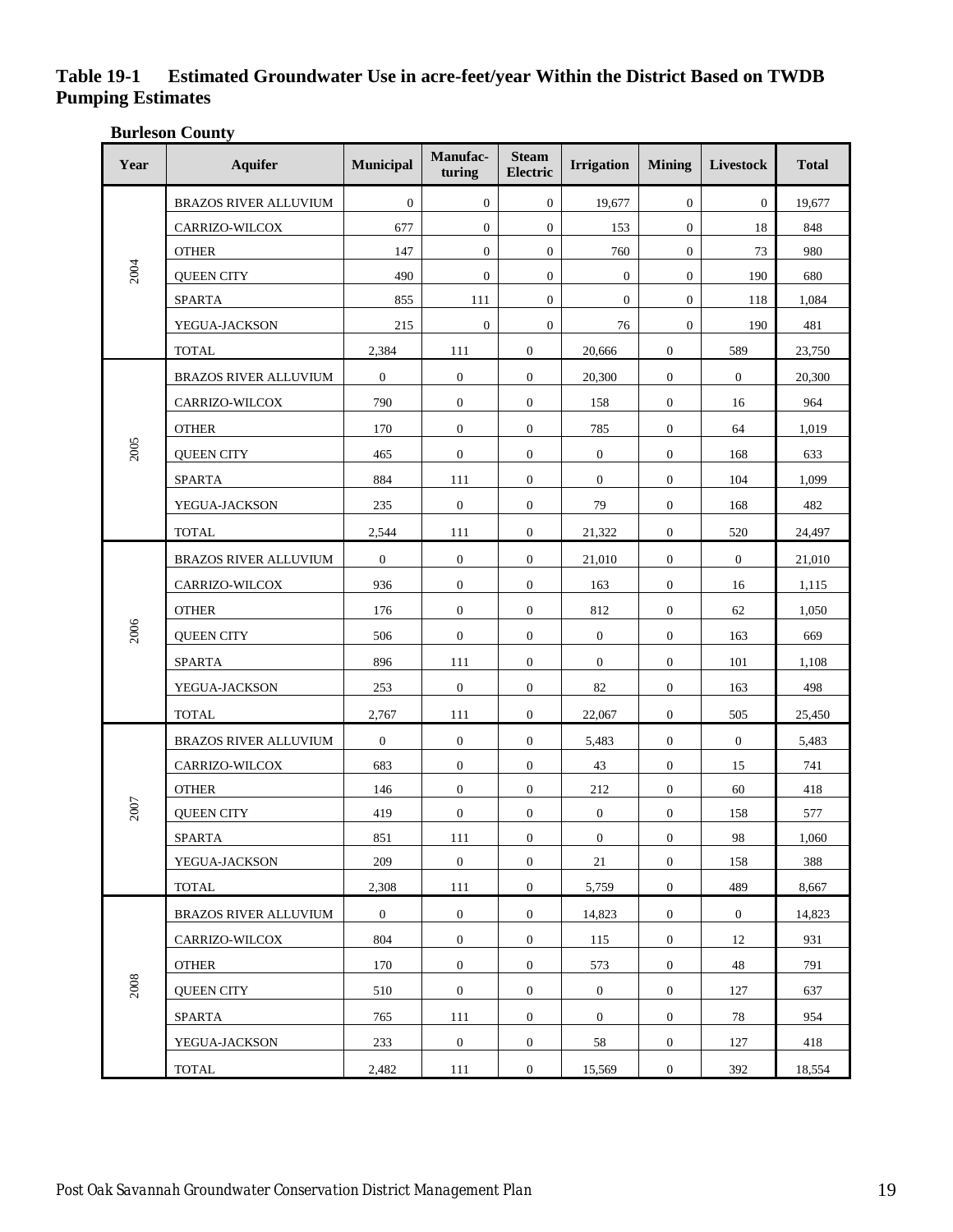| Year | <b>Aquifer</b>    | <b>Municipal</b> | <b>Manufactur</b><br>-ing | <b>Steam</b><br>Electric | <b>Irrigation</b> | <b>Mining</b>    | Livestock | <b>Total</b> |
|------|-------------------|------------------|---------------------------|--------------------------|-------------------|------------------|-----------|--------------|
| 2004 | CARRIZO-WILCOX    | 2,692            | 36,435                    | $\overline{0}$           | 1,282             | $\overline{0}$   | 552       | 40,961       |
|      | <b>OTHER</b>      | 65               | $\mathbf{0}$              | $\mathbf{0}$             | 1,795             | $\mathbf{0}$     | 174       | 2,034        |
|      | QUEEN CITY        | 9                | $\mathbf{0}$              | $\boldsymbol{0}$         | 513               | $\mathbf{0}$     | 29        | 551          |
|      | <b>TOTAL</b>      | 2,766            | 36,435                    | $\mathbf{0}$             | 3,590             | $\overline{0}$   | 755       | 43,546       |
| 2005 | CARRIZO-WILCOX    | 3,601            | 34,762                    | $\mathbf{0}$             | 1,844             | $\mathbf{0}$     | 417       | 40,624       |
|      | OTHER             | 70               | $\mathbf{0}$              | $\overline{0}$           | 2,581             | $\overline{0}$   | 132       | 2,783        |
|      | QUEEN CITY        | 10               | $\mathbf{0}$              | $\mathbf{0}$             | 738               | $\overline{0}$   | 22        | 770          |
|      | TOTAL             | 3,681            | 34,762                    | $\overline{0}$           | 5,163             | $\overline{0}$   | 571       | 44,177       |
| 2006 | CARRIZO-WILCOX    | 3,510            | 30,116                    | $\overline{0}$           | 2,019             | $\overline{0}$   | 412       | 36,057       |
|      | <b>OTHER</b>      | 75               | $\mathbf{0}$              | $\mathbf{0}$             | 2,827             | $\overline{0}$   | 130       | 3,032        |
|      | QUEEN CITY        | 11               | $\mathbf{0}$              | $\mathbf{0}$             | 808               | $\mathbf{0}$     | 22        | 841          |
|      | <b>TOTAL</b>      | 3,596            | 30,116                    | $\mathbf{0}$             | 5,654             | $\boldsymbol{0}$ | 564       | 39,930       |
| 2007 | CARRIZO-WILCOX    | 2,964            | 24,894                    | $\mathbf{0}$             | 1,503             | $\mathbf{0}$     | 372       | 29,733       |
|      | OTHER             | 61               | $\mathbf{0}$              | $\mathbf{0}$             | 2,105             | $\overline{0}$   | 117       | 2,283        |
|      | <b>QUEEN CITY</b> | 9                | $\overline{0}$            | $\mathbf{0}$             | 602               | $\overline{0}$   | 20        | 631          |
|      | <b>TOTAL</b>      | 3,034            | 24,894                    | $\mathbf{0}$             | 4,210             | $\overline{0}$   | 509       | 32,647       |
| 2008 | CARRIZO-WILCOX    | 3,478            | 451                       | $\mathbf{0}$             | 1,107             | $\mathbf{0}$     | 393       | 5,429        |
|      | <b>OTHER</b>      | 68               | $\overline{0}$            | $\overline{0}$           | 1,549             | $\overline{0}$   | 124       | 1,741        |
|      | <b>QUEEN CITY</b> | 10               | $\mathbf{0}$              | $\mathbf{0}$             | 443               | $\mathbf{0}$     | 21        | 474          |
|      | <b>TOTAL</b>      | 3,556            | 451                       | $\boldsymbol{0}$         | 3,099             | $\mathbf{0}$     | 538       | 7,644        |

#### **Milam County**

## <span id="page-23-0"></span>**20. ESTIMATED ANNUAL RECHARGE OF GROUNDWATER RESOURCES WITHIN THE DISTRICT**

<span id="page-23-1"></span>Table 20-1 lists the estimated annual recharge from precipitation to groundwater within the District. The recharge estimates in acre-feet/year were compiled from GAM Run 10-029 (Aschenbach, 2011) and GTA Aquifer Assessment 10-20 MAG (Bradley, 2011).

| <b>Aquifer</b>                  | <b>Recharge</b><br>$(\text{acre-ft/yr})$ |
|---------------------------------|------------------------------------------|
| Trinity                         | 0                                        |
| Sparta                          | 7,424                                    |
| Queen City                      | 8,812                                    |
| Carrizo                         | 4,018                                    |
| Upper Wilcox (Calvert Bluff Fm) | 7,330                                    |
| Middle Wilcox (Simsboro Fm)     | 12,540                                   |
| Lower Wilcox (Hooper Fm)        | 2,391                                    |
| Yegua-Jackson                   | 22,459                                   |
| <b>Brazos River Alluvium</b>    | 23,456                                   |
| Total                           | 88,430                                   |

**Table 20-1 Estimated annual recharge from precipitation**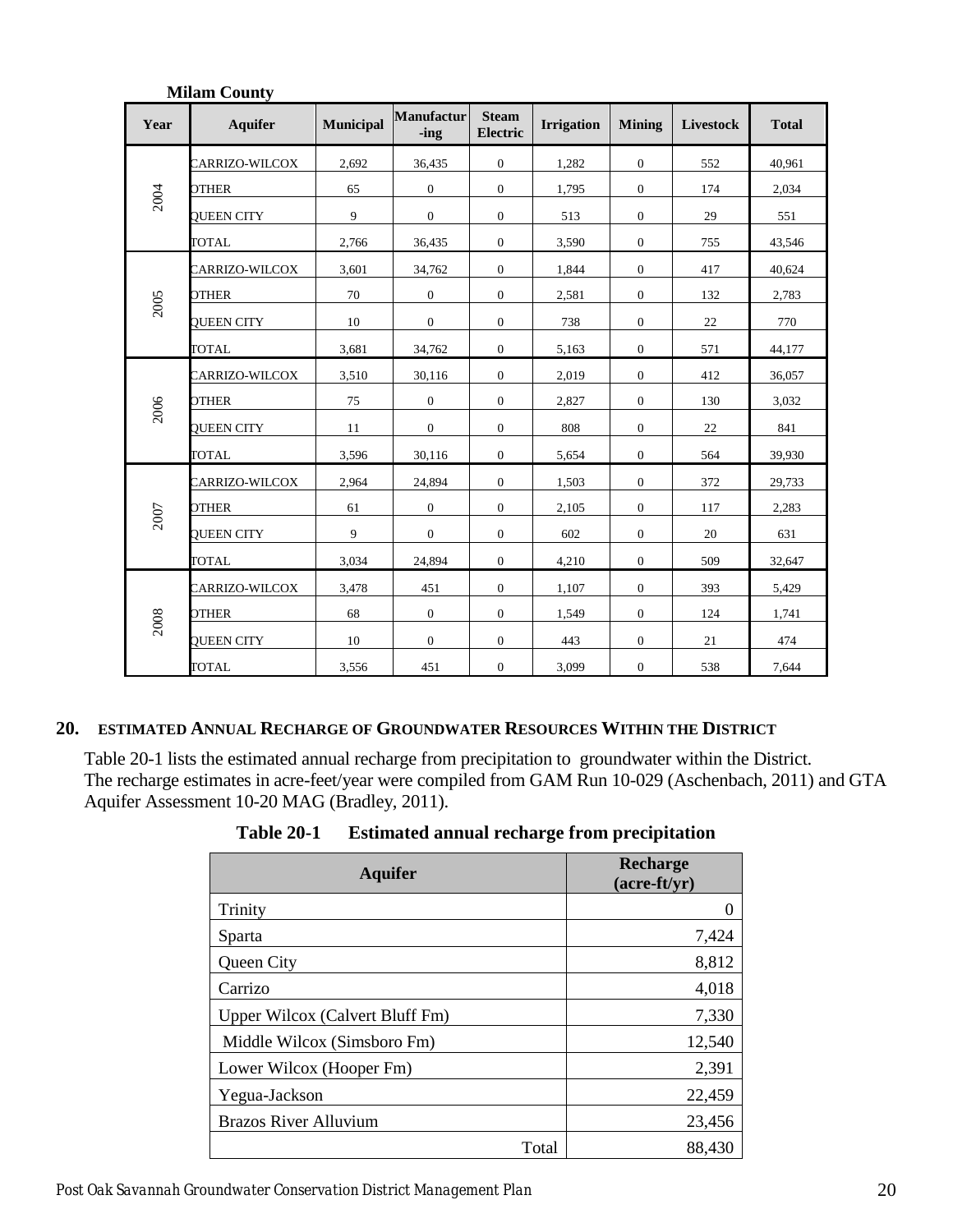## <span id="page-24-0"></span>**21. ESTIMATED ANNUAL DISCHARGES FROM THE AQUIFER TO SPRINGS AND ANY SURFACE WATER BODIES, INCLUDING LAKES, STREAMS AND RIVERS**

Table 21-1 lists the estimated annual discharges from the aquifer to springs and any surface water bodies, including lakes, streams, and rivers. All of the discharge estimates were compiled from GAM Run 10-029 (Aschenbach, 2011) except those for the Brazos River Alluivum. The Brazos River Alluvium values were estimated based on the assumption that the Brazos River is primarily a gaining stream through Milam and Burleson Counties, which in turn is based on the hydraulic head gradients presented by Chowdhury and others (2010), and by taking the difference between the estimated annual recharge and annual pumping. Annual recharge is estimated at 23,456 AFY based on Table 20-1 and average pumping is estimated at 12,400 AFY based on Table 19-1. Thus, the average discharge from the Brazos River Alluvium to the Brazos River is approximately 11,056 AFY .

| <b>Aquifer</b>                  | <b>Discharge to Surface</b><br><b>Water Bodies</b><br>$(\text{acre-fit}/\text{vr})$ |
|---------------------------------|-------------------------------------------------------------------------------------|
| Trinity                         |                                                                                     |
| Sparta                          | 4,807                                                                               |
| Queen City                      | 12,028                                                                              |
| Carrizo                         | 1,964                                                                               |
| Upper Wilcox (Calvert Bluff Fm) | 7,995                                                                               |
| Middle Wilcox (Simsboro Fm)     | 18,827                                                                              |
| Lower Wilcox (Hooper Fm)        | 1,748                                                                               |
| Yegua-Jackson                   | 13,923                                                                              |
| <b>Brazos River Alluvium</b>    | 11,056                                                                              |
| Total                           | 72,348                                                                              |

<span id="page-24-2"></span>**Table 21-1 Estimated annual discharge to surface water bodies**

# <span id="page-24-1"></span>**22. ESTIMATED ANNUAL GROUNDWATER FLOW INTO AND OUT OF THE DISTRICT WITHIN EACH AQUIFER AND BETWEEN AQUIFERS IN THE DISTRICT**

Table 22-1 lists the estimated annual groundwater flow into and out of the District within each aquifer and between aquifers in the District. The estimates in Table 22-1 were compiled from GAM Run 10-029 (Aschenbach, 2011). Additional details on the annual aquifer discharges between the aquifers are provided in Aschenbach (2011).

#### <span id="page-24-3"></span>**Table 22-1 Estimated annual aquifer discharge in acre-ft/yr into and out of the District and between aquifers in the District**

| <b>Aquifer</b>                  | <b>Flow Into</b><br>the District<br>$(\text{acre-ft/yr})$ | <b>Flow Out of</b><br>the District<br>$t(acre-ft/yr)$ | <b>Flow Between Aquifer</b><br>and Overlying<br>Geologic Unit <sup>1</sup><br>$(\text{acre-ft/yr})$ | <b>Flow Between Aquifer</b><br>and Underlying<br>Geologic Unit <sup>1</sup><br>$(\text{acre-ft/yr})$ |
|---------------------------------|-----------------------------------------------------------|-------------------------------------------------------|-----------------------------------------------------------------------------------------------------|------------------------------------------------------------------------------------------------------|
| Trinity                         | 423                                                       | 678                                                   | <b>NA</b>                                                                                           | <b>NA</b>                                                                                            |
| Sparta                          | 739                                                       | 1226                                                  | <b>NA</b>                                                                                           | $1569^2$                                                                                             |
| Queen City                      | 1,316                                                     | 947                                                   | $-1435^2$                                                                                           | $861^3$                                                                                              |
| Carrizo                         | 3,810                                                     | 2,424                                                 | $-233^{3}$                                                                                          | $-317^{4}$                                                                                           |
| Upper Wilcox (Calvert Bluff Fm) | 2,416                                                     | 2,000                                                 | $317^{4}$                                                                                           | $-3,451$                                                                                             |
| Middle Wilcox (Simsboro Fm)     | 10,804                                                    | 18,025                                                | 3,451                                                                                               | 1,537                                                                                                |
| Lower Wilcox (Hooper Fm)        | 3,572                                                     | 3,232                                                 | $-1,537$                                                                                            | <b>NA</b>                                                                                            |
| Yegua-Jackson                   | 4,436                                                     | 8,017                                                 | <b>NA</b>                                                                                           | <b>NA</b>                                                                                            |
| Total                           | 27,516                                                    | 36,549                                                | <b>NA</b>                                                                                           | <b>NA</b>                                                                                            |

Note: NA – not applicable

 $<sup>1</sup>$  positive values indicate flow into the aquifer; negative numbers indicate flow out of the aquifer</sup>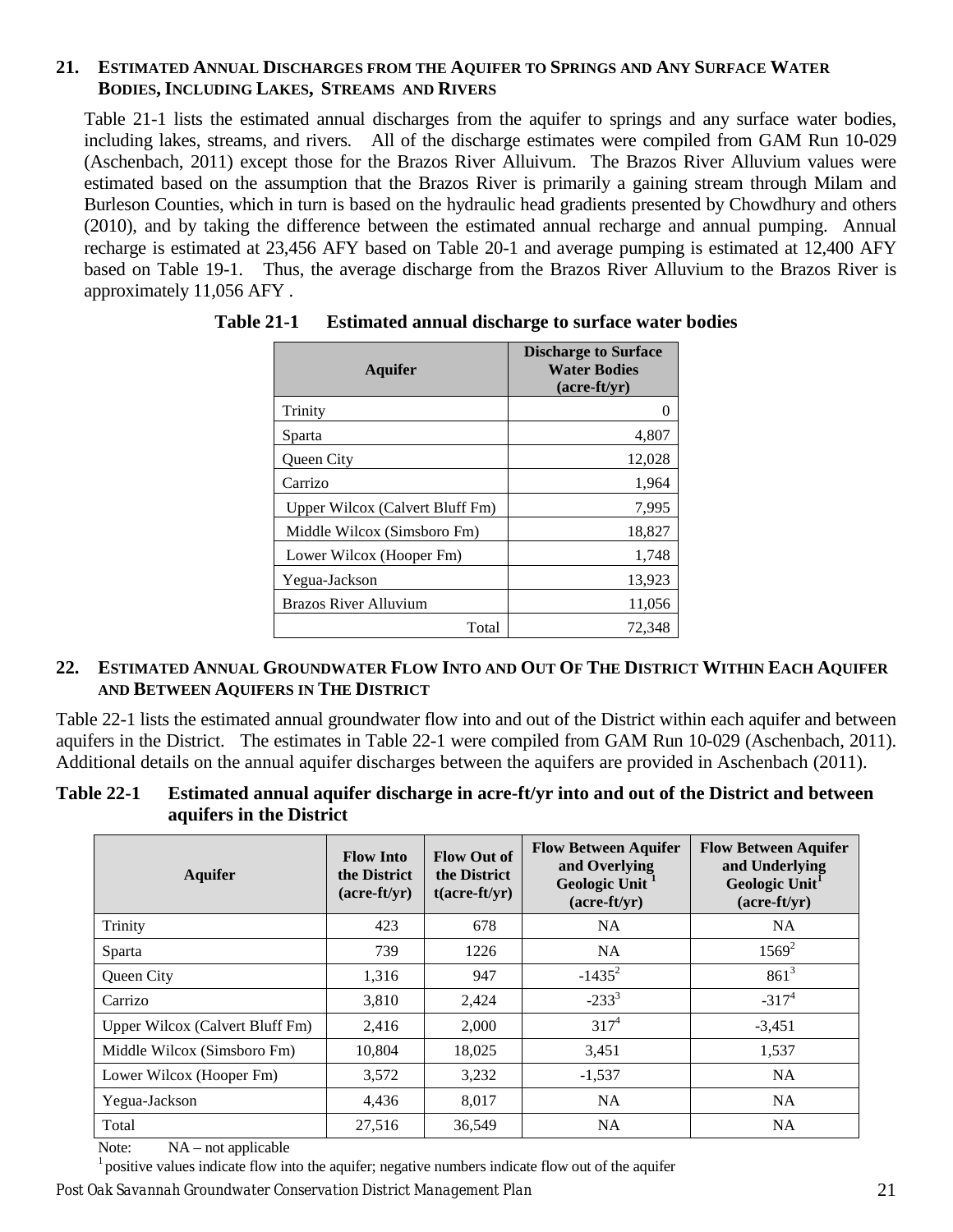<sup>2</sup> Weches is the confining unit directly beneath the Sparta Aquifer and directly above the Queen City Aquifer  $\frac{3}{10}$  Reklaw is the confining unit directly beneath the Queen City Aquifer and directly above the Carrizo

4 Upper Wilcox Aquifer is directly below the Carrizo Aquifer

<sup>5</sup>Middle Wilcox Aquifer is directly below the Upper Wilcox Aquifer

6 Lower Wilcox Aquifer is directly below the Middle Wilcox Aquifer

#### <span id="page-25-0"></span>**23. REFERENCES**

Aschenbach, E., 2011. GAM Run 10-029. Prepared by the Texas Water Development Board Groundwater Availability Section, January 4, 2011

Bene, J., Harden, B., O'Rouke, D., Donnelly, A., and Yelderman, J., 2004, Northern Trinity/Woodbine Groundwater Availability Model: contract report to the Texas Water Development Board by R. W. Harden and Associates, 391 p., [http://www.twdb.state.tx.us.gam.trnt\\_n/trnt\\_n.htm](http://www.twdb.state.tx.us.gam.trnt_n/trnt_n.htm)

Bradley, R. G., 2011. GTA Aquifer Assessment 10-20 MAG. Prepared by the Texas Water Development Board for Groundwater Management Area 12, Draft Managed Available Groundwater Estimates. January 5, 2011.

Chowdhury, A. H., Osting, T., Furnans, J., and Mathews, R., 2010. Groundwater – Surface Water Interaction in the Brazos River Basin: Evidence from Lake Connection History and Chemical and Isotopic Composition, Texas Water Development Report 375, Texas Water Development Board, Austin, TX.

Deeds, N. E., Yan, T., Singh, A., Jones, T. L., Kelley, V. A., Knox, P. R., and Young, S. C., 2010. Groundwater availability model for the Yegua-Jackson Aquifer: Final report prepared for the Texas Water Development Board by INTERA, Inc., 582 p.

Dutton, A.R., R.W. Harden, J.P. Nicot, and D. O'Rourke, 2003. Groundwater Availability Model for the Central Part of the Carrizo-Wilcox Aquifer in Texas. The University of Texas at Austin, Bureau of Economic Geology. Prepared for the Texas Water Development Board, 295 p.

GMA 12, 2011. Draft Yegua-Jackson Model Run and Files to Support GMA 12 Joint Planning, submitted to the Texas Water Development Board for Review, submitted by LBG- Guyton, Austin, Texas.

Kelley, V. A., Deeds, N. E., Fryar, D. G., Nicot, J. P., Jones, T., Dutton, A., Bruehl, G., Unger-Holz, T., and Machin, J. L., 2004. Groundwater availability models for the Queen City and Sparta aquifers: Contract report to the Texas Water Development Board, 867 p.,

Oliver, W., and Bradley, R. G., 2011. GAM Run 10-063 MAG, Texas Water Development Board, Austin, TX.

Oliver, W., 2012a. GAM Run 10-046, Texas Water Development Board, Austin, TX.

Oliver, W., 2012b. GAM Run 10-045, Texas Water Development Board, Austin, TX.

Oliver, W., 2012c. GAM Run 10-044, Texas Water Development Board, Austin, TX.

Oliver, W., 2012d, GAM Run 10-060 MAG: Modeled Available Groundwater for the Yegua-Jackson Aquifer in Groundwater Management Area 12, Texas Water Development Board, Austin, TX

Proctor, C. V., Brown, T. E., McGown, J. H., Waechter, N. B., and Barnes, V. E., 1974. Austin Sheet: Geologic Atlas of Texas. Report GA 0002 Bureau of Economic Geology, Austin Texas.

Shah, S. D., and Houston, N. A., 2007, Geologic and Hydrogeologic Information for a Geodatabase for the Brazos River Alluvium Aquifer, Bosque County to Fort Bend County, Texas: U.S. Geologic Survey Open – File Report 2007-1031, version 3, 10 p.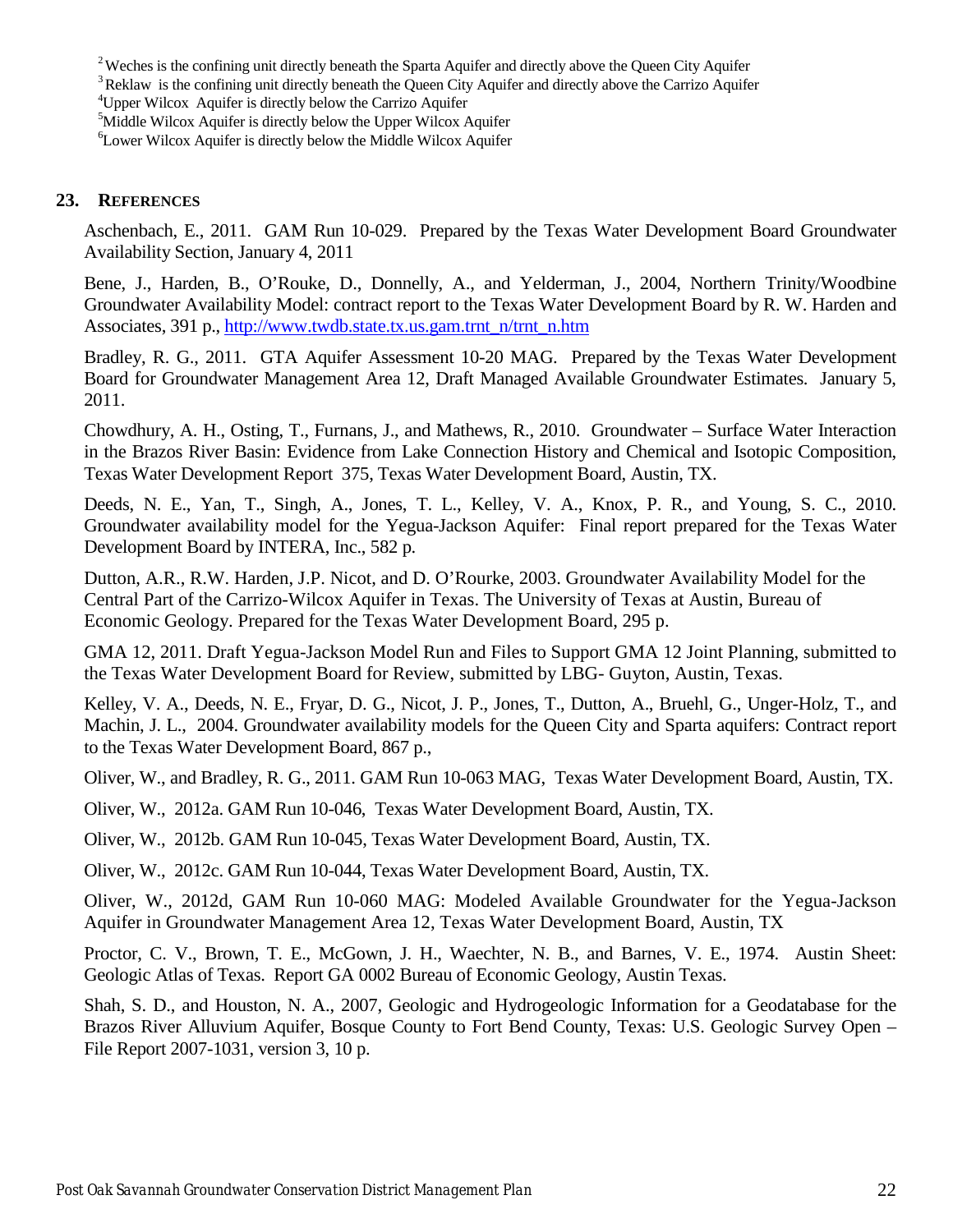

<span id="page-26-0"></span>**Figure 1. Counties and Groundwater Districts Associated with Groundwater Management Areas 8 and 12**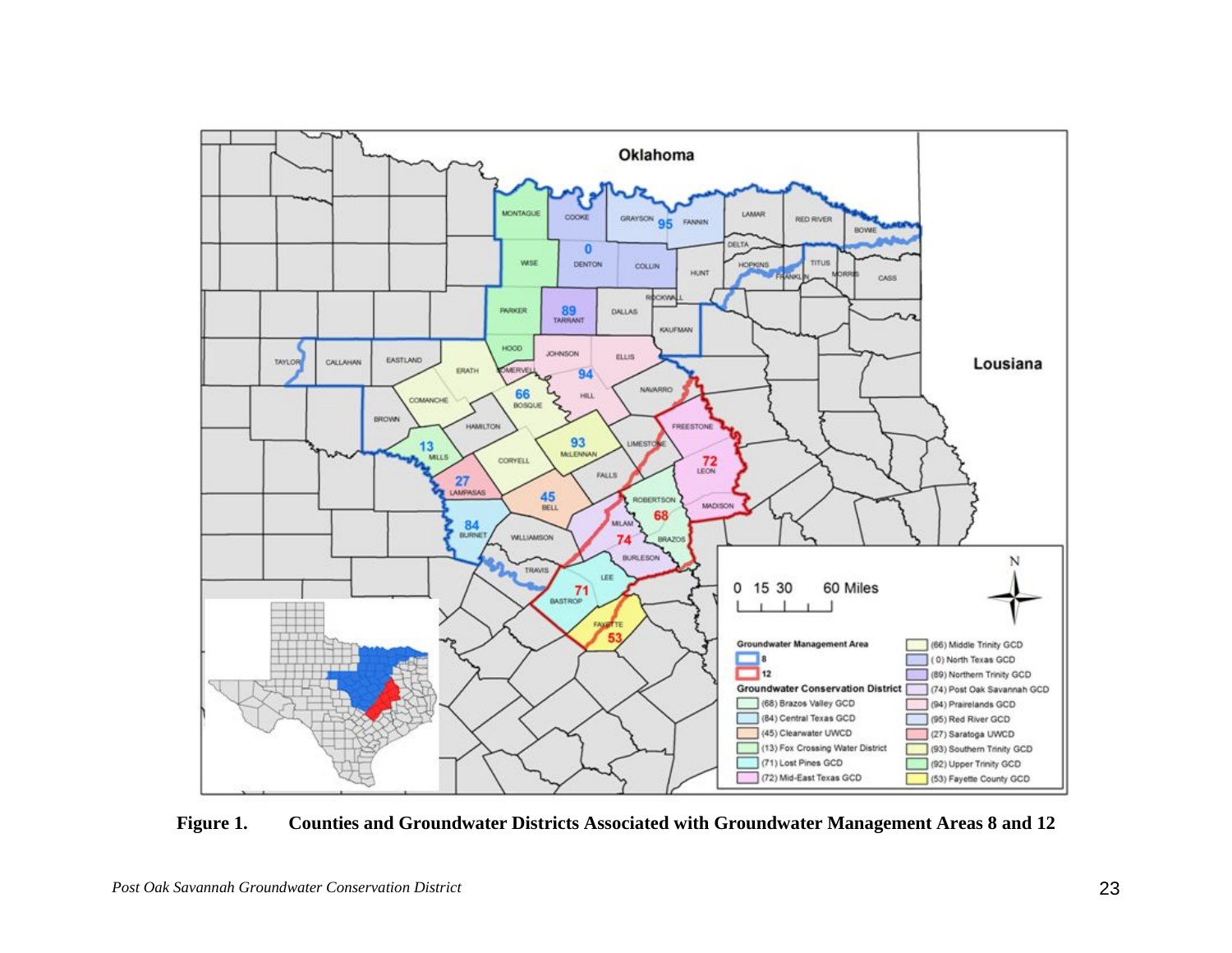

<span id="page-27-0"></span>**Figure 2. Outcrops Associated with Aquifers and Geological Formations in the District**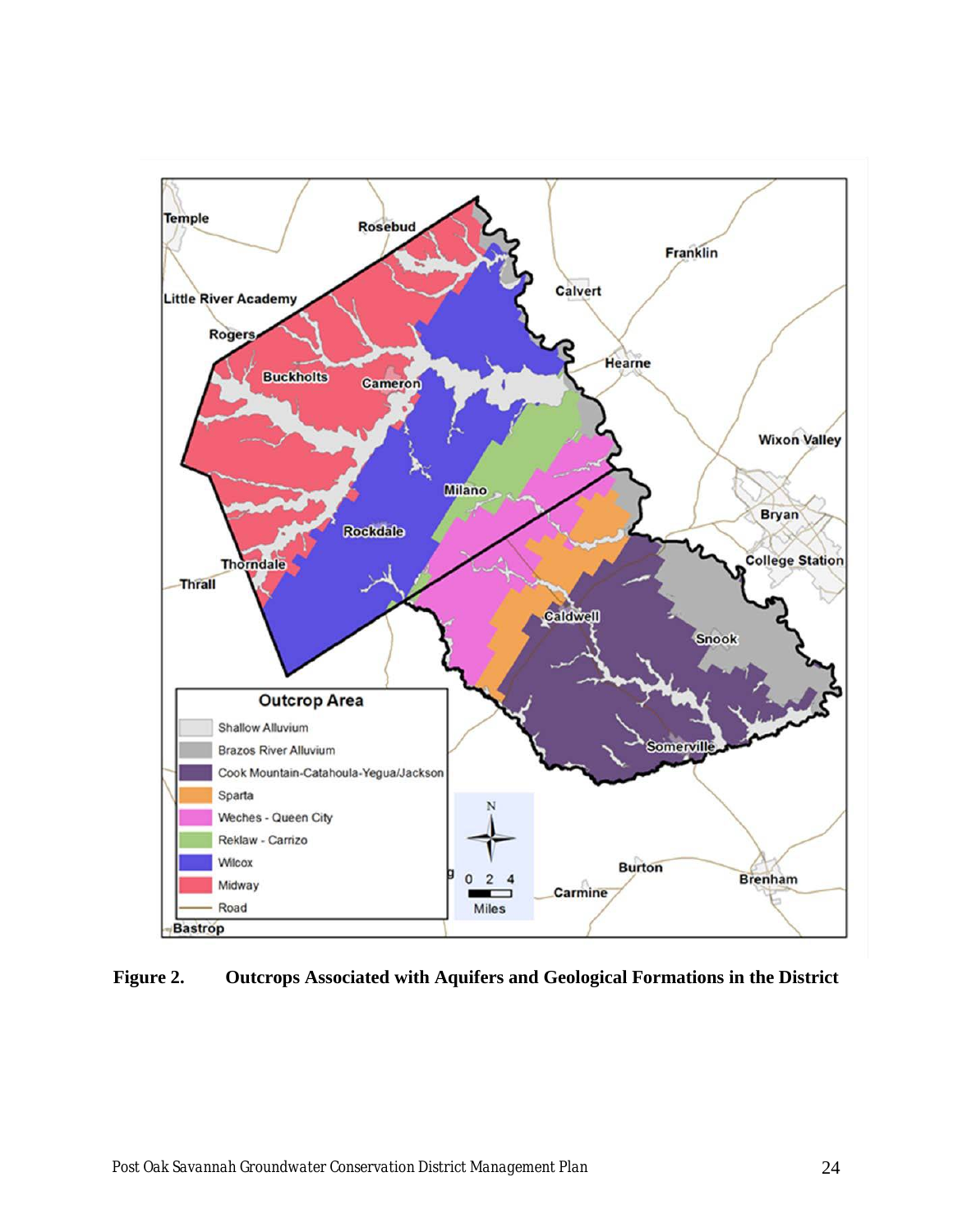

<span id="page-28-0"></span>**Figure 3. Areal Coverage for the Trinity Management Zone and the Sparta Management Zone**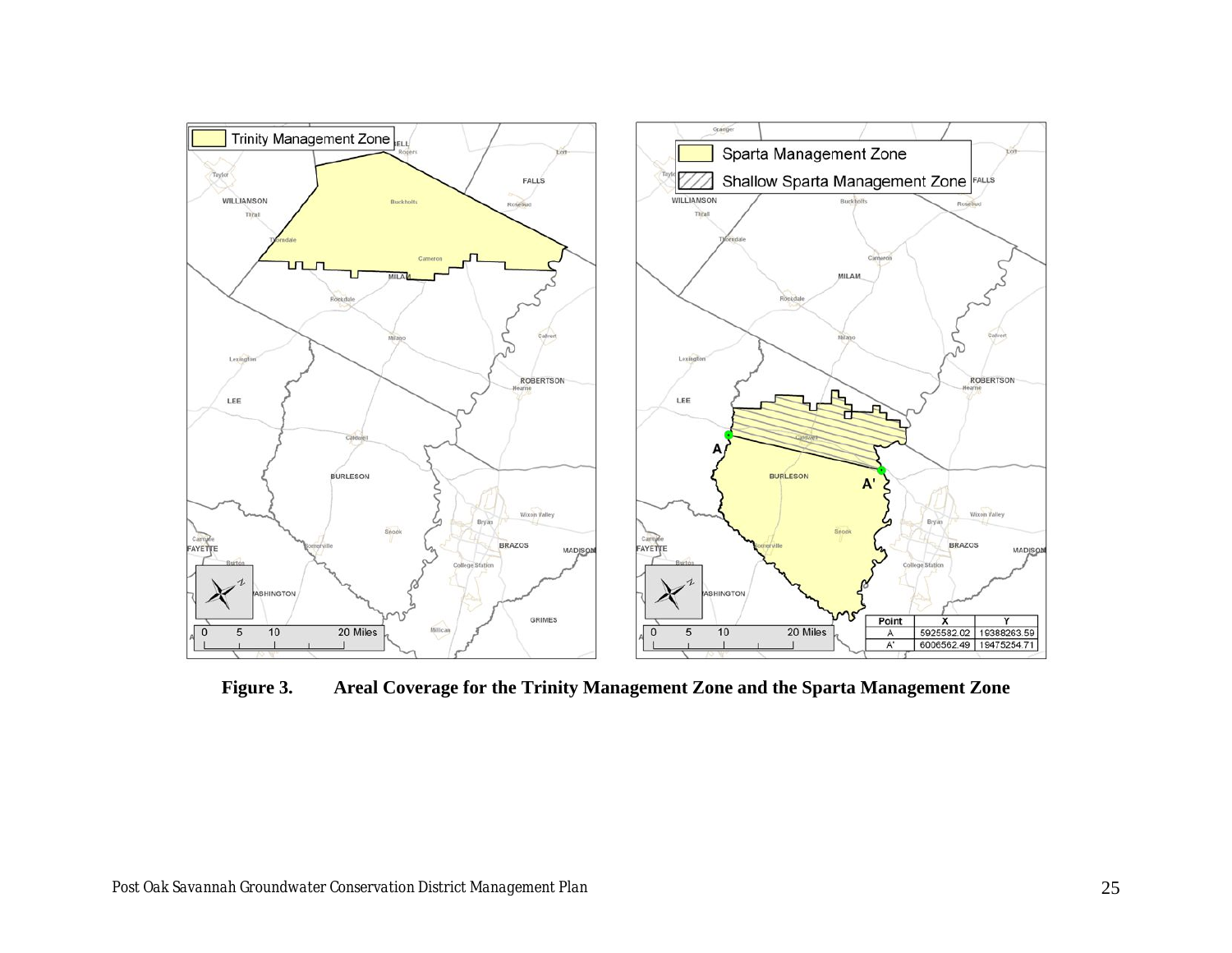

<span id="page-29-0"></span>**Figure 4. Areal Coverage for the Queen City Management Zone and the Carrizo Management Zone**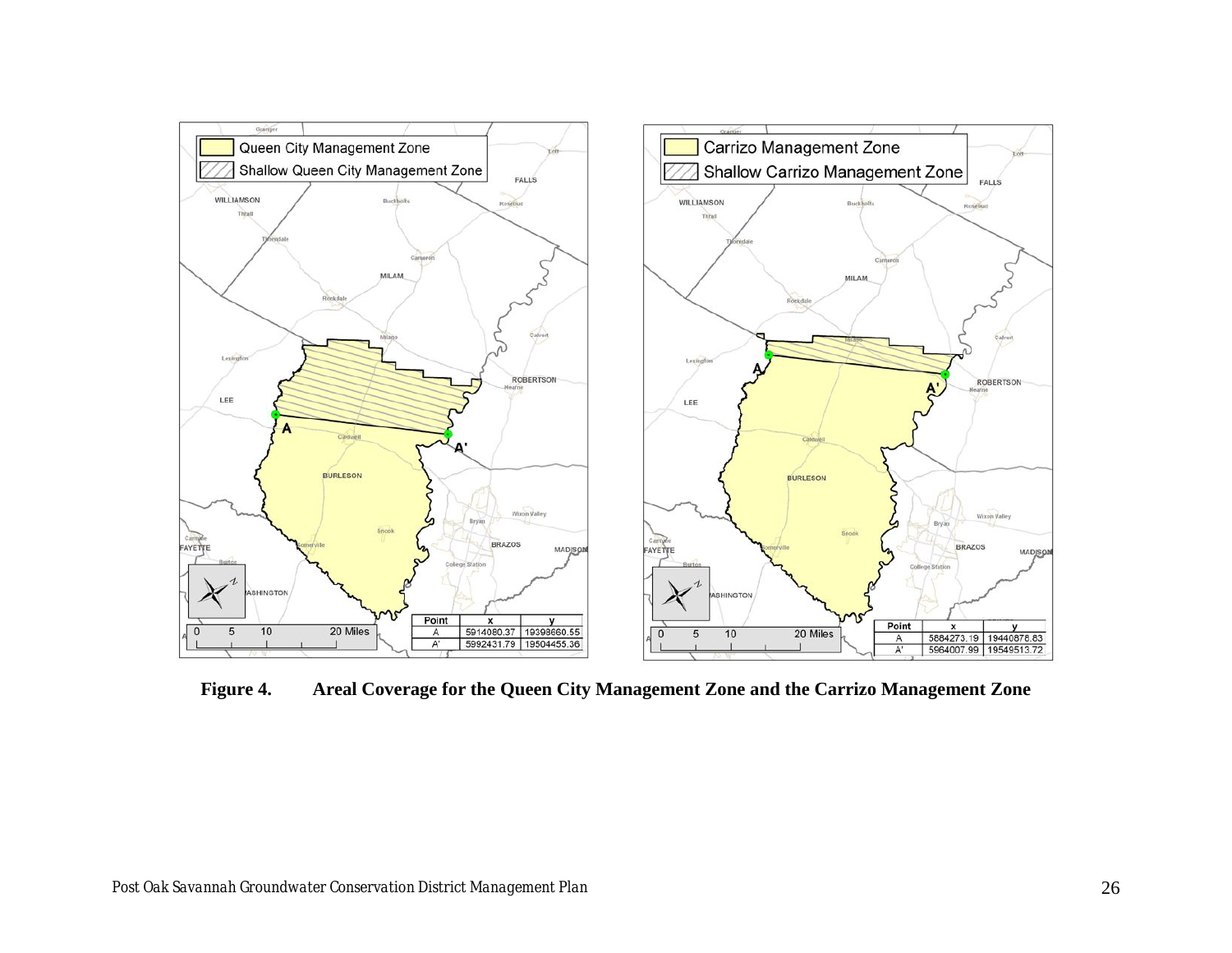

<span id="page-30-0"></span>**Figure 5. Areal Coverage for the Upper Wilcox (Calvert Bluff Formation) Management Zone and the Middle Wilcox (Simsboro Formation) Management Zone**